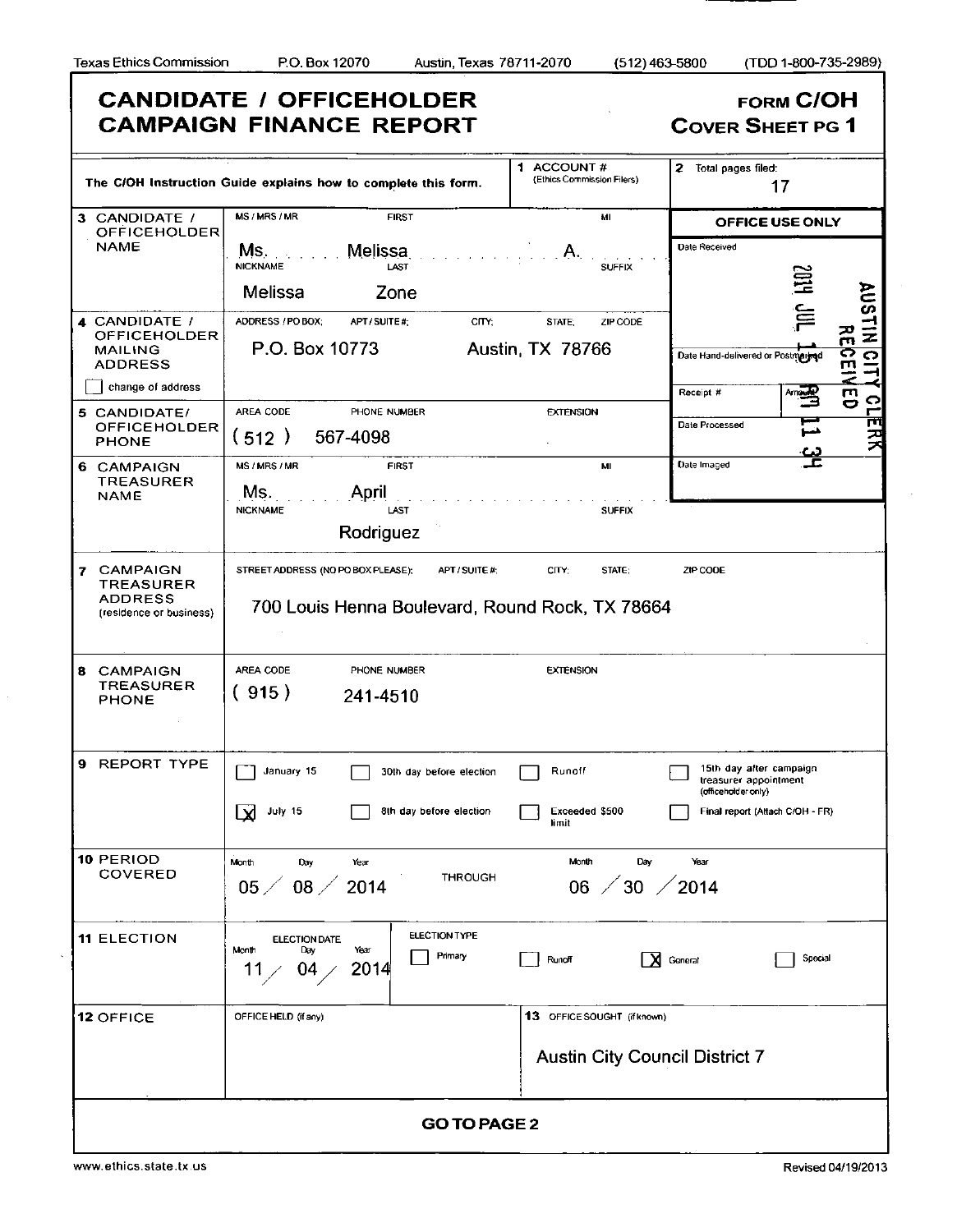### **CANDIDATE / OFFICEHOLDER REPORT: FORM C/OH** COVER SHEET PG 2

| <b>SUPPORT &amp; TOTALS</b>                                                                                             |                                                                                                                                                                                                                                                                                                                                                                                               |                                                                                                                                                                                                | <b>COVER SHEET PG 2</b>                        |  |  |
|-------------------------------------------------------------------------------------------------------------------------|-----------------------------------------------------------------------------------------------------------------------------------------------------------------------------------------------------------------------------------------------------------------------------------------------------------------------------------------------------------------------------------------------|------------------------------------------------------------------------------------------------------------------------------------------------------------------------------------------------|------------------------------------------------|--|--|
| <b>14 C/OH NAME</b>                                                                                                     | Melissa Zone                                                                                                                                                                                                                                                                                                                                                                                  |                                                                                                                                                                                                | <b>15</b> ACCOUNT # (Ethics Commission Filers) |  |  |
| <b>16 NOTICE FROM</b><br>POLITICAL<br>COMMITTEE(S)                                                                      | THIS BOX IS FOR NOTICE OF POLITICAL CONTRIBUTIONS ACCEPTED OR POLITICAL EXPENDITURES MADE BY POLITICAL COMMITTEES TO SUPPORT THE<br>CANDIDATE / OFFICEHOLDER. THESE EXPENDITURES MAY HAVE BEEN MADE WITHOUT THE CANDIDATE'S OR OFFICEHOLDER'S KNOWLEDGE OR<br>CONSENT. CANDIDATES AND OFFICEHOLDERS ARE REQUIRED TO REPORT THIS INFORMATION ONLY IF THEY RECEIVE NOTICE OF SUCH EXPENDITURES. |                                                                                                                                                                                                |                                                |  |  |
|                                                                                                                         | <b>COMMITTEE TYPE</b>                                                                                                                                                                                                                                                                                                                                                                         | <b>COMMITTEE NAME</b>                                                                                                                                                                          |                                                |  |  |
|                                                                                                                         | <b>GENERAL</b>                                                                                                                                                                                                                                                                                                                                                                                | <b>COMMITTEE ADDRESS</b>                                                                                                                                                                       |                                                |  |  |
|                                                                                                                         | <b>SPECIFIC</b>                                                                                                                                                                                                                                                                                                                                                                               | $\mathcal{L} = \{1,2,3,4\}$                                                                                                                                                                    |                                                |  |  |
|                                                                                                                         |                                                                                                                                                                                                                                                                                                                                                                                               | <b>COMMITTEE CAMPAIGN TREASURER NAME</b>                                                                                                                                                       |                                                |  |  |
| additional pages                                                                                                        |                                                                                                                                                                                                                                                                                                                                                                                               | <b>COMMITTEE CAMPAIGN TREASURER ADDRESS</b>                                                                                                                                                    |                                                |  |  |
|                                                                                                                         |                                                                                                                                                                                                                                                                                                                                                                                               |                                                                                                                                                                                                |                                                |  |  |
| <b>17 CONTRIBUTION</b><br><b>TOTALS</b>                                                                                 | 1.                                                                                                                                                                                                                                                                                                                                                                                            | TOTAL POLITICAL CONTRIBUTIONS OF \$50 OR LESS (OTHER THAN<br>PLEDGES, LOANS, OR GUARANTEES OF LOANS), UNLESS ITEMIZED                                                                          | \$<br>0.00                                     |  |  |
|                                                                                                                         | 2.                                                                                                                                                                                                                                                                                                                                                                                            | TOTAL POLITICAL CONTRIBUTIONS<br>(OTHER THAN PLEDGES, LOANS, OR GUARANTEES OF LOANS)                                                                                                           | \$<br>6,634.00                                 |  |  |
| <b>EXPENDITURE</b><br>3 <sub>1</sub><br>TOTAL POLITICAL EXPENDITURES OF \$100 OR LESS, UNLESS ITEMIZED<br><b>TOTALS</b> |                                                                                                                                                                                                                                                                                                                                                                                               | \$<br>0.00                                                                                                                                                                                     |                                                |  |  |
|                                                                                                                         | 4.                                                                                                                                                                                                                                                                                                                                                                                            | <b>TOTAL POLITICAL EXPENDITURES</b>                                                                                                                                                            | \$<br>1,747.23                                 |  |  |
| <b>CONTRIBUTION</b><br><b>BALANCE</b>                                                                                   | 5.                                                                                                                                                                                                                                                                                                                                                                                            | TOTAL POLITICAL CONTRIBUTIONS MAINTAINED AS OF THE LAST DAY<br>OF REPORTING PERIOD                                                                                                             | \$<br>5,436.77                                 |  |  |
| <b>OUTSTANDING</b><br><b>LOAN TOTALS</b>                                                                                | 6.                                                                                                                                                                                                                                                                                                                                                                                            | TOTAL PRINCIPAL AMOUNT OF ALL OUTSTANDING LOANS AS OF THE<br>LAST DAY OF THE REPORTING PERIOD                                                                                                  | \$<br>550.00                                   |  |  |
| <b>18 AFFIDAVIT</b>                                                                                                     |                                                                                                                                                                                                                                                                                                                                                                                               |                                                                                                                                                                                                |                                                |  |  |
|                                                                                                                         | DEE A. HEAP                                                                                                                                                                                                                                                                                                                                                                                   | I swear, or affirm, under penalty of perjury, that the accompanying report<br>is true and correct and includes all information required to be reported by<br>me under Title 15, Election Code. |                                                |  |  |
|                                                                                                                         | <b>Notary Public</b><br><b>STATE OF TEXAS</b>                                                                                                                                                                                                                                                                                                                                                 |                                                                                                                                                                                                |                                                |  |  |
|                                                                                                                         | Commission Exp. MAY 20, 2017                                                                                                                                                                                                                                                                                                                                                                  |                                                                                                                                                                                                | Signature of Candidate or Officeholder         |  |  |
| AFFIX NOTARY STAMP / SEAL ABOVE                                                                                         |                                                                                                                                                                                                                                                                                                                                                                                               |                                                                                                                                                                                                |                                                |  |  |
|                                                                                                                         | day of                                                                                                                                                                                                                                                                                                                                                                                        | Sworn to and subscribed before me, by the said Melissq Zone<br>$_{20}$ [ $\Box$<br>__ , to certify which, witness my hand and seal of office.                                                  | . this the                                     |  |  |
|                                                                                                                         |                                                                                                                                                                                                                                                                                                                                                                                               |                                                                                                                                                                                                |                                                |  |  |
| Signature of officer administering oath                                                                                 |                                                                                                                                                                                                                                                                                                                                                                                               | Printed name of officer administering oath                                                                                                                                                     | Title of officer administering oath            |  |  |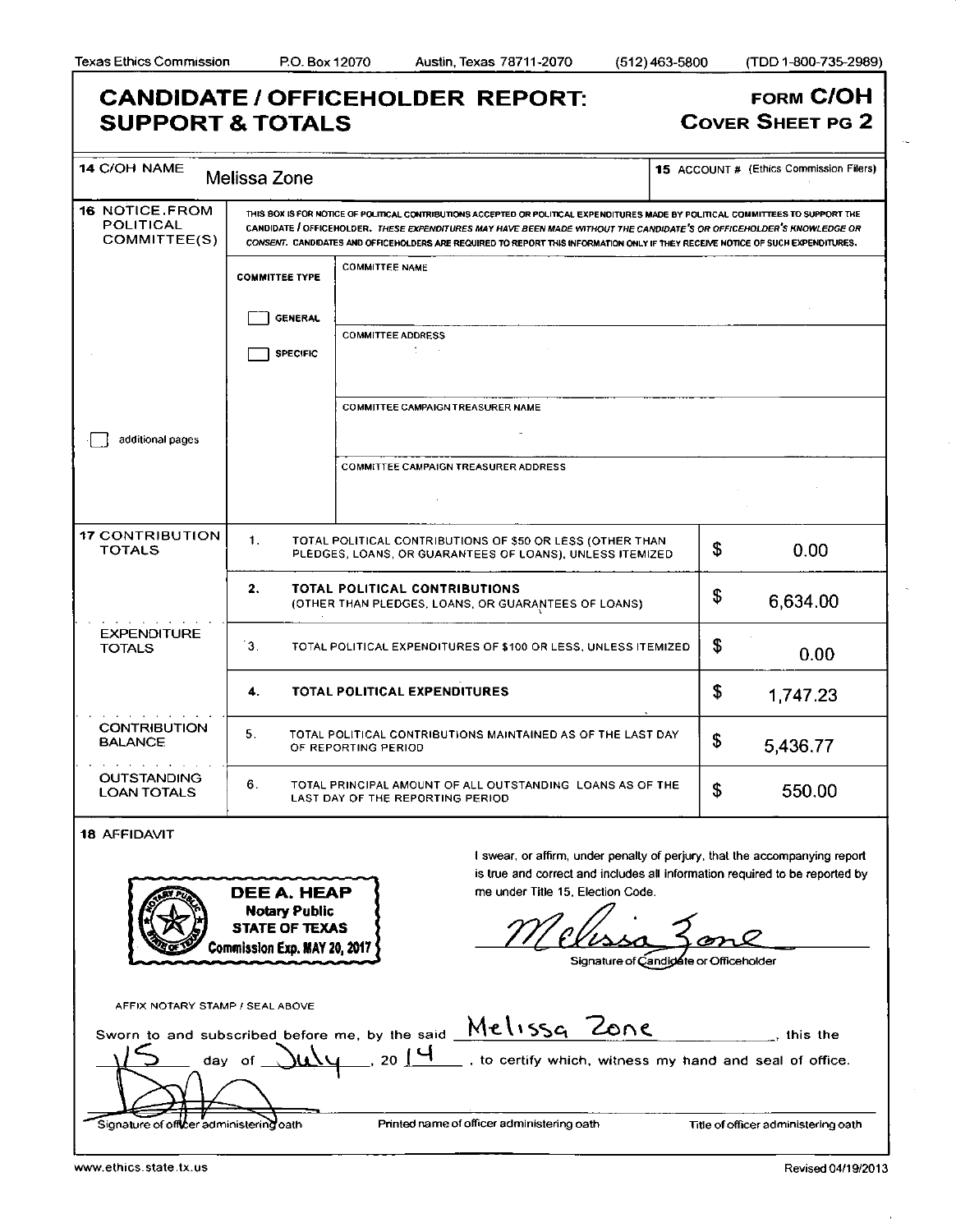|              | The Instruction Guide explains how to complete this form.                                                                                                     |                                                      | Total pages Schedule A:<br>1     | 11                                                       |
|--------------|---------------------------------------------------------------------------------------------------------------------------------------------------------------|------------------------------------------------------|----------------------------------|----------------------------------------------------------|
| 2 FILER NAME | Melissa Zone                                                                                                                                                  |                                                      |                                  | 3 ACCOUNT # (Ethics Commission Filers)                   |
| 4<br>Date    | 5<br>Full name of contributor<br>out-of-state PAC (ID#:                                                                                                       |                                                      | 7 Amount of<br>contribution (\$) | In-kind contribution<br>8<br>description (if applicable) |
| 5/29/2014    | Donna Beth McCormick                                                                                                                                          |                                                      | \$50                             |                                                          |
|              | 6 Contributor address:<br>City: State: Zip Code                                                                                                               |                                                      |                                  |                                                          |
|              | 5703 Shoalwood Ave, Austin, TX 78756                                                                                                                          |                                                      |                                  |                                                          |
|              |                                                                                                                                                               |                                                      |                                  | (If travel outside of Texas, complete Schedule T)        |
| 9            | Principal occupation / Job title (See Instructions)<br>Retired                                                                                                | 10 Employer (See Instructions)                       |                                  |                                                          |
| Date         | out-of-state PAC (ID#:<br>Full name of contributor                                                                                                            |                                                      | Amount of<br>contribution (\$)   | In-kind contribution<br>description (if applicable)      |
| 6/5/2014     | <b>Kat Correa</b>                                                                                                                                             |                                                      |                                  |                                                          |
|              | City; State; Zip Code<br>Contributor address:                                                                                                                 |                                                      | \$25                             |                                                          |
|              | 7809 Gault Street, Austin, TX 78757                                                                                                                           |                                                      |                                  |                                                          |
|              |                                                                                                                                                               |                                                      |                                  | (If travel outside of Texas, complete Schedule T)        |
|              | Principal occupation / Job title (See Instructions)<br><b>Business Analyst</b>                                                                                | Employer (See Instructions)                          | Rudd and Wisdom Software         |                                                          |
| Date         | Full name of contributor<br>out-of-state PAC (ID#:                                                                                                            |                                                      | Amount of                        | In-kind contribution                                     |
|              | Heidi Johnson                                                                                                                                                 |                                                      | contribution (\$)                | description (if applicable)                              |
| 6/7/2014     | City; State; Zip Code<br>Contributor address;                                                                                                                 |                                                      | \$100                            |                                                          |
|              | 7607 Gault Street, Austin, TX 78757                                                                                                                           |                                                      |                                  | (If travel outside of Texas, complete Schedule T)        |
|              | Principal occupation / Job title (See Instructions)                                                                                                           | <b>Employer (See Instructions)</b>                   |                                  |                                                          |
|              | Retired                                                                                                                                                       |                                                      |                                  |                                                          |
| Date         | Full name of contributor<br>out-of-state PAC (ID#:                                                                                                            |                                                      | Amount of<br>contribution (\$)   | In-kind contribution<br>description (if applicable)      |
| 6/9/2014     | <b>Charlotte Cruz</b>                                                                                                                                         |                                                      |                                  |                                                          |
|              | Contributor address:<br>City; State; Zip Code                                                                                                                 |                                                      | \$100                            |                                                          |
|              | 1234 W. 69th Street, Cleveland, OH 44102                                                                                                                      |                                                      |                                  |                                                          |
|              |                                                                                                                                                               |                                                      |                                  | (If travel outside of Texas, complete Schedule T)        |
|              | Principal occupation / Job title (See Instructions)<br><b>Senior Customer Specialist</b>                                                                      | Employer (See Instructions)<br><b>CT Corporation</b> |                                  |                                                          |
| Date         | Full name of contributor<br>out-of-state PAC (ID#:                                                                                                            |                                                      | Amount of<br>contribution (\$)   | In-kind contribution<br>description (if applicable)      |
| 5/15/2014    | <b>Phillip Tindall</b>                                                                                                                                        |                                                      |                                  |                                                          |
|              | Contributor address:<br>City; State; Zip Code                                                                                                                 |                                                      | \$350                            |                                                          |
|              | 7513 Saint Cecelia Street, Austin, TX 78757                                                                                                                   |                                                      |                                  |                                                          |
|              |                                                                                                                                                               |                                                      |                                  | (If travel outside of Texas, complete Schedule T)        |
|              | Principal occupation / Job title (See Instructions)<br><b>Contract Manager</b>                                                                                | <b>Employer (See Instructions)</b>                   |                                  |                                                          |
|              |                                                                                                                                                               | City of Austin                                       |                                  |                                                          |
|              |                                                                                                                                                               |                                                      |                                  |                                                          |
|              | ATTACH ADDITIONAL COPIES OF THIS SCHEDULE AS NEEDED<br>If contributor is out-of-state PAC, please see instruction guide foradditional reporting requirements. |                                                      |                                  |                                                          |
|              |                                                                                                                                                               |                                                      |                                  |                                                          |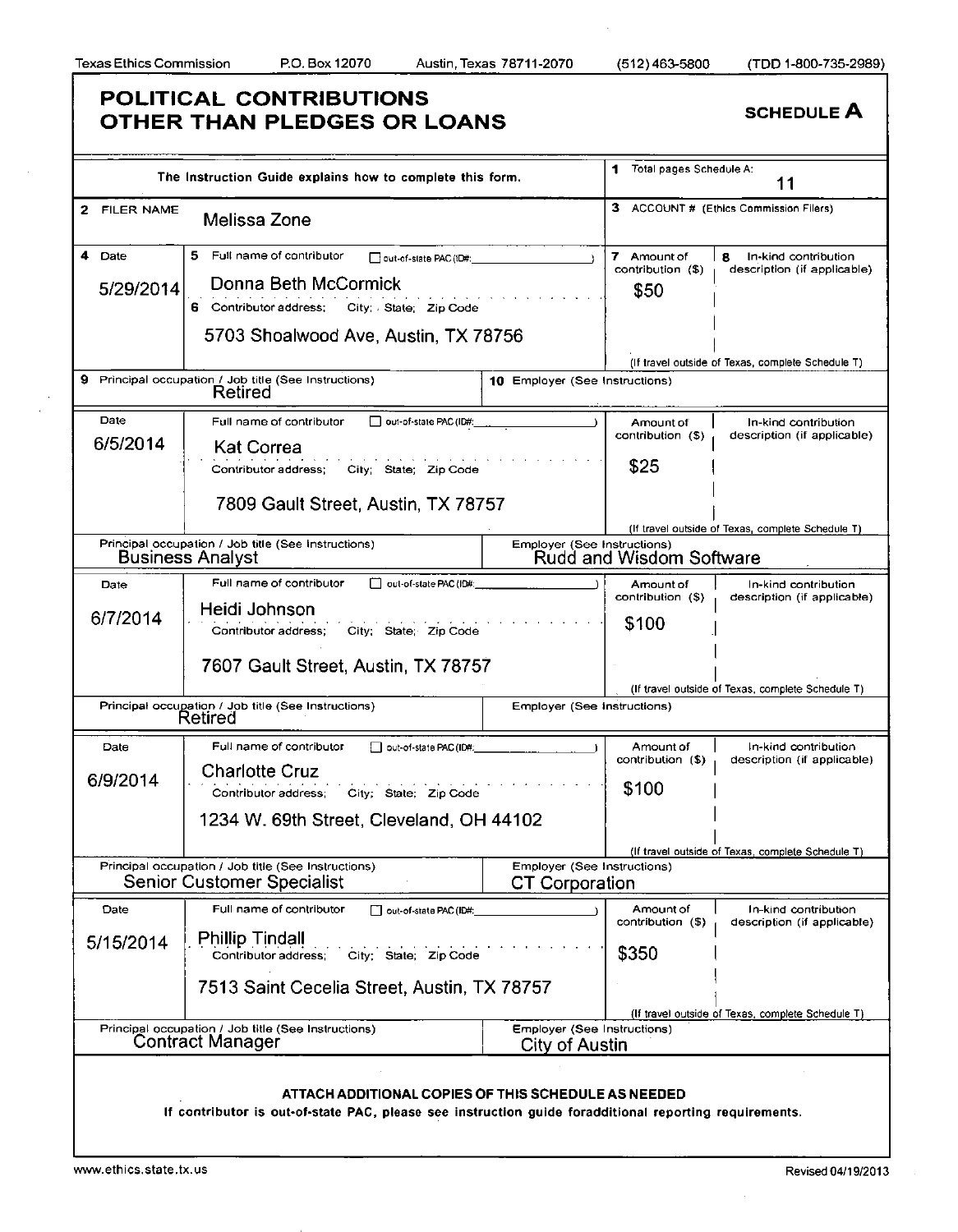|                    | The Instruction Guide explains how to complete this form.                                                                                                     |                                    | 1.<br>Total pages Schedule A:            | 11                                                       |
|--------------------|---------------------------------------------------------------------------------------------------------------------------------------------------------------|------------------------------------|------------------------------------------|----------------------------------------------------------|
| 2 FILER NAME       | Melissa Zone                                                                                                                                                  |                                    |                                          | 3 ACCOUNT # (Ethics Commission Filers)                   |
| 4 Date<br>6/8/2014 | s<br>Full name of contributor<br>out-of-state PAC (ID#:<br>Don Ballard                                                                                        |                                    | 7 Amount of<br>contribution (\$)<br>\$20 | In-kind contribution<br>8<br>description (if applicable) |
|                    | 6 Contributor address;<br>City State: Zip Code<br>7715 Tisdale Drive Austin, TX 78757                                                                         |                                    |                                          | (If travel outside of Texas, complete Schedule T)        |
|                    | 9 Principal occupation / Job title (See Instructions)<br>Attorney                                                                                             | 10 Employer (See Instructions)     | <b>Pedernales Electric Coop</b>          |                                                          |
| Date<br>6/8/2014   | Full name of contributor<br>out-of-state PAC (ID#:<br>Joyce Basciano<br>Contributor address;<br>City: State: Zip Code                                         |                                    | Amount of<br>contribution (\$)<br>\$50   | In-kind contribution<br>description (if applicable)      |
|                    | 1907 W. 34th Street, Austin, TX 78703                                                                                                                         |                                    |                                          |                                                          |
|                    | Principal occupation / Job title (See Instructions)<br>Homemaker                                                                                              | Employer (See Instructions)        |                                          | (If travel outside of Texas, complete Schedule T)        |
| Date<br>6/8/2014   | Full name of contributor<br>out-of-state PAC (ID#:<br>Anonymous<br>Contributor address; City; State; Zip Code                                                 |                                    | Amount of<br>contribution (\$)<br>\$49   | In-kind contribution<br>description (if applicable)      |
|                    | Principal occupation / Job title (See Instructions)                                                                                                           | <b>Employer (See Instructions)</b> |                                          | (If travel outside of Texas, complete Schedule T)        |
| Date               | Full name of contributor<br>oul-of-slate PAC (ID#:                                                                                                            |                                    | Amount of                                | In-kind contribution                                     |
| 6/8/2014           | <b>William Sietz</b><br>Contributor address;<br>City: State: Zip Code                                                                                         |                                    | contribution (\$)<br>\$100               | description (if applicable)                              |
|                    | 1516 Richcreek Road, Austin, TX 78757                                                                                                                         |                                    |                                          | (If travel outside of Texas, complete Schedule T)        |
|                    | Principal occupation / Job title (See Instructions)<br>Retired                                                                                                | <b>Employer (See Instructions)</b> |                                          |                                                          |
| Date<br>6/8/2014   | Full name of contributor<br>out-of-state PAC (ID#:<br>Cynthia Keohane<br>Contributor address:                                                                 |                                    | Amount of<br>contribution (\$)<br>\$25   | In-kind contribution<br>description (if applicable)      |
|                    | City; State: Zip Code<br>5702 Wynona Ave, Austin, TX 78757                                                                                                    |                                    |                                          |                                                          |
|                    | Principal occupation / Job title (See Instructions)<br>Software Test Engineer                                                                                 | Employer (See Instructions)        | US Dept of Veterans Affairs              | (If travel outside of Texas, complete Schedule T)        |
|                    | ATTACH ADDITIONAL COPIES OF THIS SCHEDULE AS NEEDED<br>If contributor is out-of-state PAC, please see instruction guide foradditional reporting requirements. |                                    |                                          |                                                          |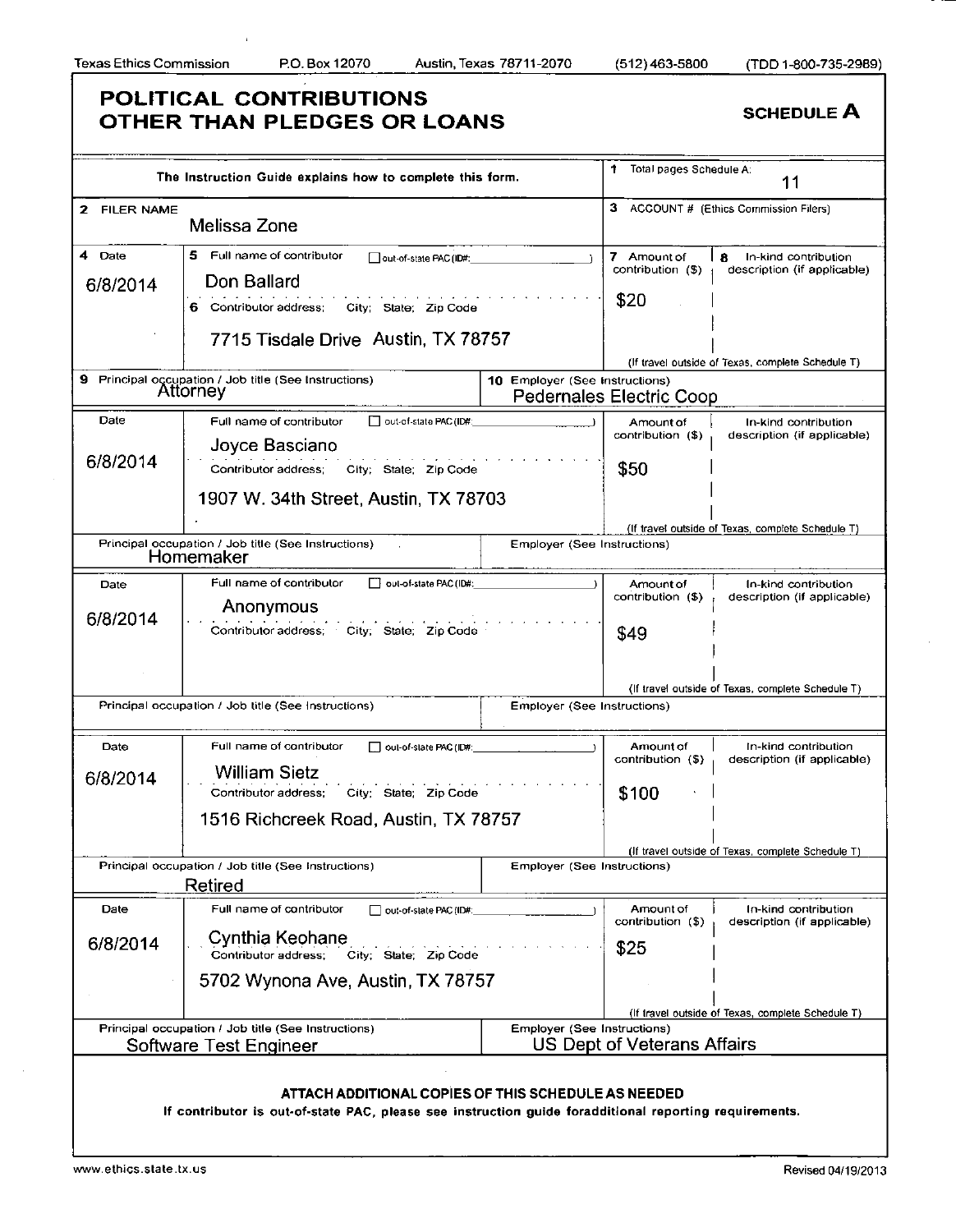### **POLITICAL CONTRIBUTIONS OTHER THAN PLEDGES OR LOANS** SCHEDULE A The Instruction Guide explains how to complete this form. 1 Total pages Schedule A: **11**  2 FILER NAME Melissa Zone 3 ACCOUNT # (Ethics Commission Filers) 4 Date **6/8/2014**  5 Full name of contributor  $\Box$  out-of-state PAC (ID#: Lori Henry 7 Amount of  $\begin{vmatrix} 8 & \text{in-kind contribution} \\ 0 & \text{contribution} \end{vmatrix}$  description (if applicable description (if applicable) 6 Contributor address; City; State; Zip Code 7511 St. Cecelia St, Austin, TX 78757 **\$100**  (If travel outside of Texas, complete Schedule T) 9 Principal occupation / Job title (See Instructions) Home Service Manager 10 Employer (See Instructions) State of Texas Date **6/8/2014**  Full name of contributor  $\Box$  out-of-state PAC(ID#: Mary Patrick Contributor address; City; State; Zip Code P.O. Box 303370, Austin, TX 78703 Amount of | In-kind contribution<br>contribution (\$) | description (if applicate description (if applicable) **\$50**  (If travel outside of Texas, complete Schedule T) Principal occupation / Job title (See Instructions) Retired Employer (See Instructions) Date **6/8/2014**  Full name of contributor  $\Box$  out-of-state PAC (ID# April Rodriguez Contributor address; City; State; Zip Code 700 Louis Henna Blvd., Austin, TX 78664 Amount of contribution (\$) In-kind contribution description (if applicable) **\$100**  (If travel outside of Texas, complete Schedule T) Principal occupation / Job title (See Instructions) Financial Analyst Employer (3eeJnstructions) Travis County Date **6/8/2014**  Full name of contributor  $\Box$  out-of-state PAC (ID#: Lynnette Alley Contributor address; City; State; Zip Code 1315 W. St. Johns Ave, Austin, TX 78757 Amount of | In-kind contribution<br>contribution (\$) description (if applicably description (if applicable) **\$25**  (If travel outside of Texas, complete Schedule T) Principal occupation / Job title (See Instructions) Retired Employer (See Instructions) Date **6/8/2014**  Full name of contributor  $\Box$  out-of-state PAC (ID# **Terry Tindall**<br>Contributor address: City; State; Zip Code 205 Blanco Dr., Hutto, TX 78634 Amount of In-kind contribution<br>contribution (\$) description (if applicate description (if applicable) **\$150**  (If travel outside of Texas, complete Schedule T) Principal occupation / Job title (See Instructions) **Electrician** Employer (See Instructions) ACC ATTACH ADDITIONAL COPIES OF THIS SCHEDULE AS NEEDED If contributor is out-of-state PAC, please see instruction guide foradditional reporting requirements.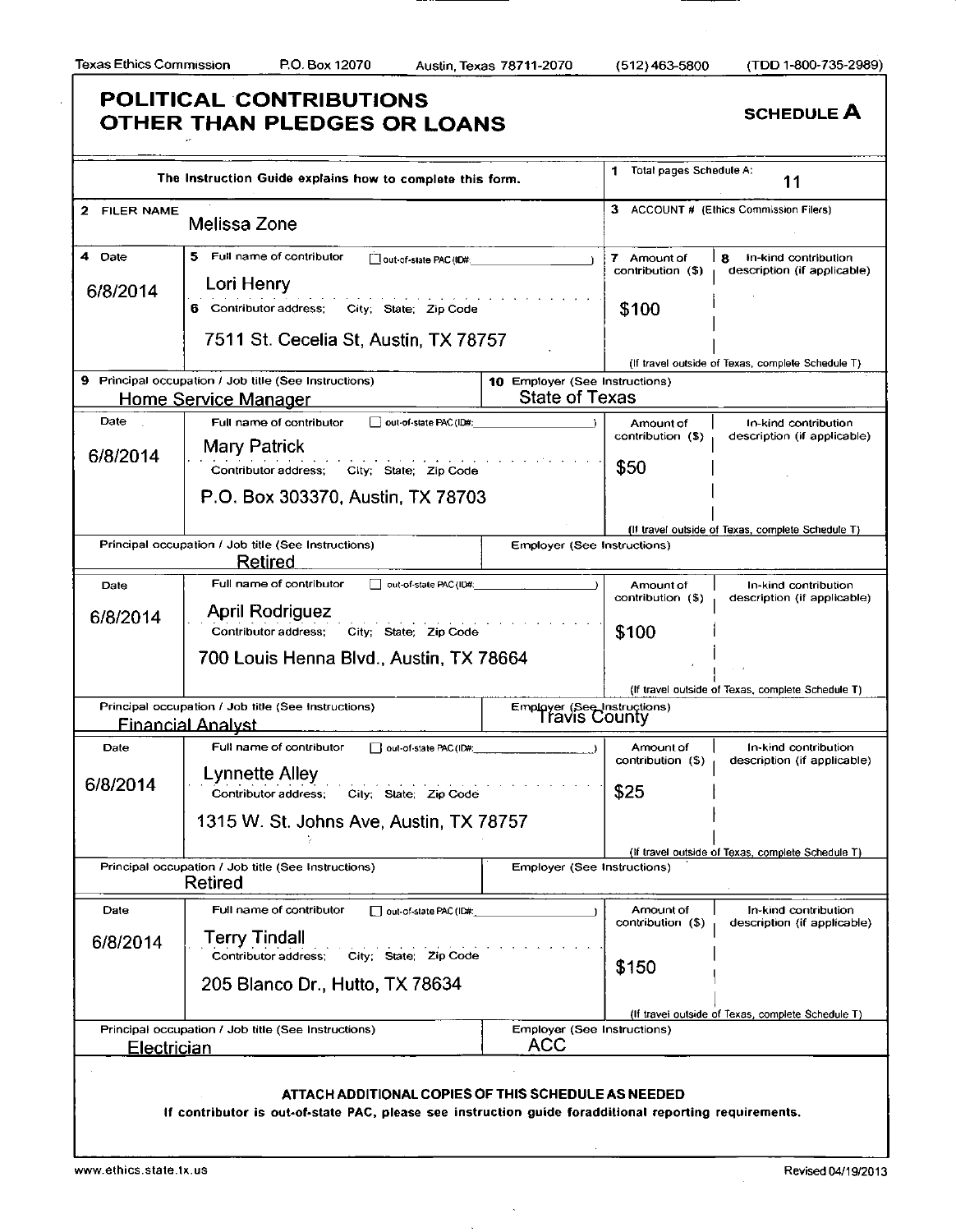|              | The Instruction Guide explains how to complete this form.                                                                                                     |                                                      | 1<br>Total pages Schedule A:<br>11 |                                                          |
|--------------|---------------------------------------------------------------------------------------------------------------------------------------------------------------|------------------------------------------------------|------------------------------------|----------------------------------------------------------|
| 2 FILER NAME | Melissa Zone                                                                                                                                                  |                                                      |                                    | 3 ACCOUNT # (Ethics Commission Filers)                   |
| 4 Date       | 5 Full name of contributor<br>out-of-state PAC (ID#:<br><b>Jason Fisher</b>                                                                                   |                                                      | 7 Amount of<br>contribution (\$)   | In-kind contribution<br>8<br>description (if applicable) |
| 6/11/2014    | 6 Contributor address:<br>City; State: Zip Code<br>1430 South Beverly Glen Blvd, Ph 1                                                                         |                                                      | \$100                              |                                                          |
|              | Los Angeles, CA 90024                                                                                                                                         |                                                      |                                    | (if travel outside of Texas, complete Schedule T)        |
| Actor        | 9 Principal occupation / Job title (See Instructions)                                                                                                         | 10 Employer (See Instructions)<br>Self Employed      |                                    |                                                          |
| Date         | Full name of contributor<br>□ out-of-state PAC (ID#:                                                                                                          |                                                      | Amount of<br>contribution (\$)     | In-kind contribution<br>description (if applicable)      |
| 6/14/2014    | <b>Jack Newton</b><br>Contributor address; City; State; Zip Code<br>9405 Arch Hill Circle, Austin, TX 78750                                                   |                                                      | \$330                              | <b>In-kind</b><br>Photos                                 |
|              |                                                                                                                                                               |                                                      |                                    | (if travel outside of Texas, complete Schedule T)        |
|              | Principal occupation / Job title (See Instructions)<br><u>Product Manager</u>                                                                                 | Employer (See Instructions)<br><b>Deltek</b>         |                                    |                                                          |
| Date         | Full name of contributor<br>out-of-state PAC (ID#                                                                                                             |                                                      | Amount of<br>contribution (\$)     | In-kind contribution<br>description (if applicable)      |
| 6/16/2014    | Linda Chiconsky<br>Contributor address; City; State: Zip Code                                                                                                 |                                                      | \$300                              |                                                          |
|              | 9717 Peakridge Dr., Austin, TX 78737                                                                                                                          |                                                      |                                    |                                                          |
|              |                                                                                                                                                               |                                                      |                                    | (If travel outside of Texas, complete Schedule T)        |
|              | Principal occupation / Job title (See Instructions)<br>Homemaker                                                                                              | Employer (See Instructions)                          |                                    |                                                          |
| Date         | Full name of contributor<br>out-of-slate PAC (ID#:                                                                                                            |                                                      | Amount of<br>contribution (\$)     | In-kind contribution<br>description (if applicable)      |
| 6/16/2014    | Christopher Tindall<br>Contributor address; City; State; Zip Code                                                                                             |                                                      | \$75                               |                                                          |
|              | 5002 Daymon Ct, Hutto, TX 78635                                                                                                                               |                                                      |                                    |                                                          |
|              |                                                                                                                                                               |                                                      |                                    | (If travel outside of Texas, complete Schedule T)        |
|              | Principal occupation / Job title (See Instructions)<br>Electrician                                                                                            | <b>Employer (See Instructions)</b><br>City of Austin |                                    |                                                          |
| Date         | Full name of contributor<br>out-of-state PAC (ID#:                                                                                                            |                                                      | Amount of                          | In-kind contribution                                     |
| 6/16/2014    | Susan Mason<br>Contributor address:<br>City: State: Zip Code                                                                                                  |                                                      | contribution (\$)                  | description (if applicable)                              |
|              | 922 N. K ST, Lake Worth, FL 33460                                                                                                                             |                                                      | \$30                               |                                                          |
|              |                                                                                                                                                               |                                                      |                                    | (If travel outside of Texas, complete Schedule T)        |
|              | Principal occupation / Job title (See Instructions)                                                                                                           | Employer (See Instructions)                          |                                    |                                                          |
|              |                                                                                                                                                               |                                                      |                                    |                                                          |
|              | ATTACH ADDITIONAL COPIES OF THIS SCHEDULE AS NEEDED<br>If contributor is out-of-state PAC, please see instruction guide foradditional reporting requirements. |                                                      |                                    |                                                          |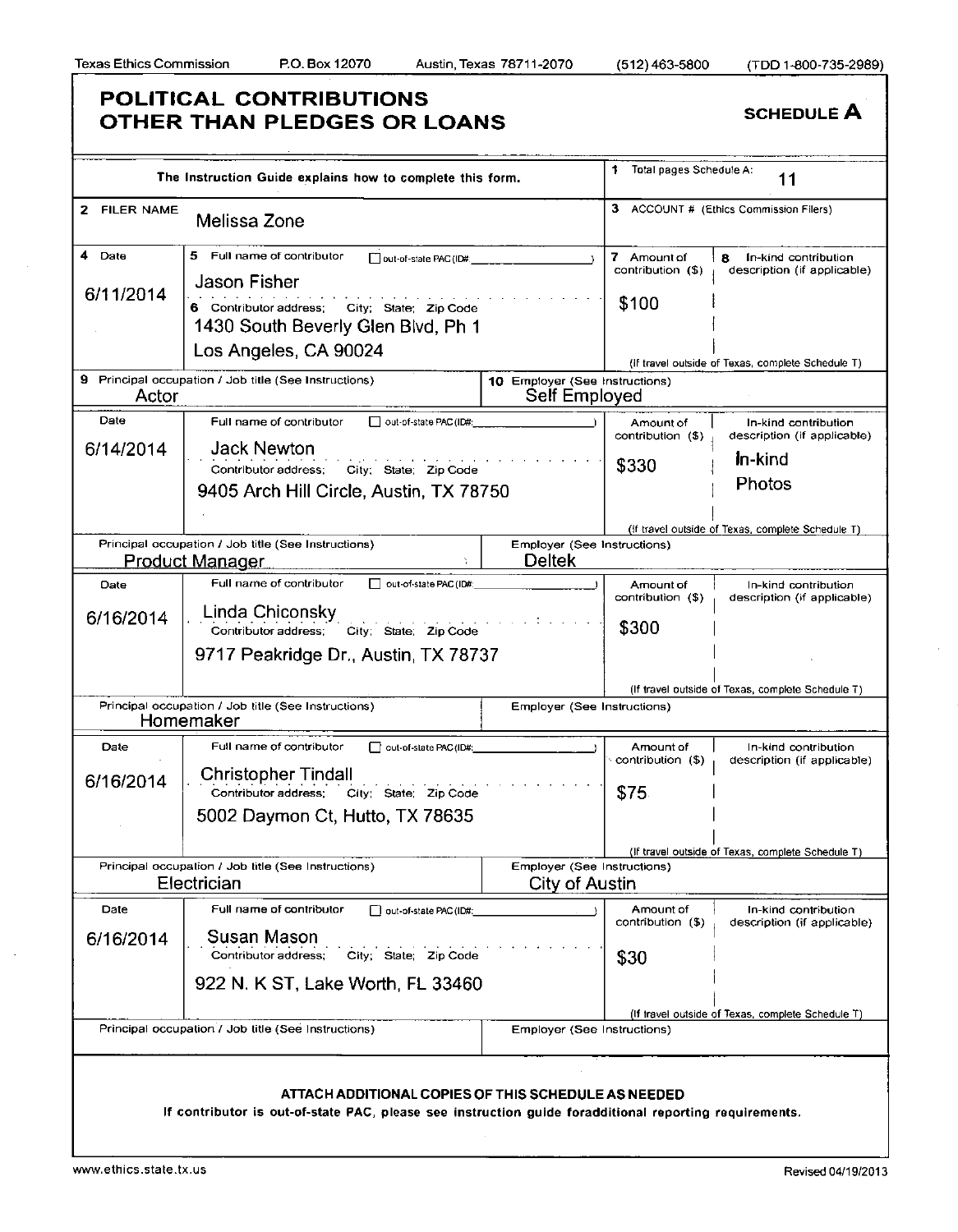|                     | The Instruction Guide explains how to complete this form.                                                                                                                               |                                                    | Total pages Schedule A:<br>1              | 11                                                       |
|---------------------|-----------------------------------------------------------------------------------------------------------------------------------------------------------------------------------------|----------------------------------------------------|-------------------------------------------|----------------------------------------------------------|
| 2 FILER NAME        | Melissa Zone                                                                                                                                                                            |                                                    |                                           | ACCOUNT # (Ethics Commission Filers)                     |
| 4 Date<br>6/17/2014 | Full name of contributor<br>5.<br>out-of-slate PAC (ID#:<br><b>Stephanie Phillips</b><br>6 Contributor address;<br>City: State: Zip Code<br>2873 Carie Hill Cir NW, Massillon, OH 44646 |                                                    | 7 Amount of<br>contribution (\$)<br>\$350 | In-kind contribution<br>я<br>description (if applicable) |
|                     |                                                                                                                                                                                         |                                                    |                                           |                                                          |
|                     |                                                                                                                                                                                         |                                                    |                                           | (If travel outside of Texas, complete Schedule T)        |
| 9.                  | Principal occupation / Job title (See Instructions)<br><b>Behavior Trainer</b>                                                                                                          | 10 Employer (See Instructions)                     |                                           | Stark Co. Bd of Developmental Disabilities               |
| Date                | Full name of contributor<br>out-of-state PAC (ID#:                                                                                                                                      |                                                    | Amount of                                 | In-kind contribution                                     |
| 6/17/2014           | <b>Brittany Bloomer</b>                                                                                                                                                                 |                                                    | contribution (\$)                         | description (if applicable)                              |
|                     | City; State; Zip Code<br>Contributor address;                                                                                                                                           |                                                    | \$300                                     | In-kind                                                  |
|                     |                                                                                                                                                                                         |                                                    |                                           | graphic artwork                                          |
|                     | 7314 Dawn Ave. E, Inver Grove Hts, MN 55076                                                                                                                                             |                                                    |                                           |                                                          |
|                     |                                                                                                                                                                                         |                                                    |                                           | (If travel outside of Texas, complete Schedule T)        |
|                     | Principal occupation / Job title (See Instructions)                                                                                                                                     | <b>Employer (See Instructions)</b>                 |                                           |                                                          |
|                     | <b>Graphic Artist</b>                                                                                                                                                                   | <b>BB Studios</b>                                  |                                           |                                                          |
| Date                | Full name of contributor<br>out-of-state PAC (ID#:                                                                                                                                      |                                                    | Amount of<br>contribution (\$)            | In-kind contribution<br>description (if applicable)      |
| 6/17/2014           | <b>Patrick Phillips</b>                                                                                                                                                                 |                                                    |                                           |                                                          |
|                     | Contributor address;<br>City: State: Zip Code                                                                                                                                           |                                                    | \$350                                     |                                                          |
|                     | 2873 Carie Hill Cir NW, Massillon, OH 44646                                                                                                                                             |                                                    |                                           |                                                          |
|                     |                                                                                                                                                                                         |                                                    |                                           |                                                          |
|                     |                                                                                                                                                                                         |                                                    |                                           | (If travel outside of Texas, complete Schedule T)        |
|                     | Principal occupation / Job title (See Instructions)<br>Help Desk Manager                                                                                                                | <b>Employer (See Instructions)</b><br>J.M. Smucker |                                           |                                                          |
| Date                | Full name of contributor<br>out-of-state PAC (ID#:                                                                                                                                      |                                                    | Amount of                                 | In-kind contribution                                     |
|                     |                                                                                                                                                                                         |                                                    | contribution (\$)                         | description (if applicable)                              |
| 5/23/2014           | Madelyn Zone<br>Contributor address;<br>City; State; Zip Code                                                                                                                           |                                                    | \$250                                     |                                                          |
|                     |                                                                                                                                                                                         |                                                    |                                           |                                                          |
|                     | 1267 W. 61 St., Cleveland, OH 44102                                                                                                                                                     |                                                    |                                           |                                                          |
|                     |                                                                                                                                                                                         |                                                    |                                           | (If travel outside of Texas, complete Schedule T)        |
|                     | Principal occupation / Job title (See Instructions)                                                                                                                                     | Employer (See Instructions)                        |                                           |                                                          |
|                     | H.R. Specialist                                                                                                                                                                         |                                                    | <b>St. Augustine Health Ministries</b>    |                                                          |
| Date                | Full name of contributor<br>out-of-state PAC (ID#:                                                                                                                                      |                                                    | Amount of                                 | In-kind contribution                                     |
|                     |                                                                                                                                                                                         |                                                    | contribution (\$)                         | description (if applicable)                              |
| 6/23/2014           | Alyssa Butler                                                                                                                                                                           |                                                    | \$80                                      |                                                          |
|                     | Contributor address;<br>City: State: Zip Code                                                                                                                                           |                                                    |                                           |                                                          |
|                     | 8524 Burnet Road #803, Austin, TX 78757                                                                                                                                                 |                                                    |                                           |                                                          |
|                     |                                                                                                                                                                                         |                                                    |                                           |                                                          |
|                     | Principal occupation / Job title (See Instructions)                                                                                                                                     | <b>Employer (See Instructions)</b>                 |                                           | (If travel outside of Texas, complete Schedule T)        |
|                     | <b>Bartender</b>                                                                                                                                                                        | Savour Baby Blues                                  |                                           |                                                          |
|                     |                                                                                                                                                                                         |                                                    |                                           |                                                          |
|                     |                                                                                                                                                                                         |                                                    |                                           |                                                          |
|                     | ATTACH ADDITIONAL COPIES OF THIS SCHEDULE AS NEEDED<br>If contributor is out-of-state PAC, please see instruction guide foradditional reporting requirements.                           |                                                    |                                           |                                                          |
|                     |                                                                                                                                                                                         |                                                    |                                           |                                                          |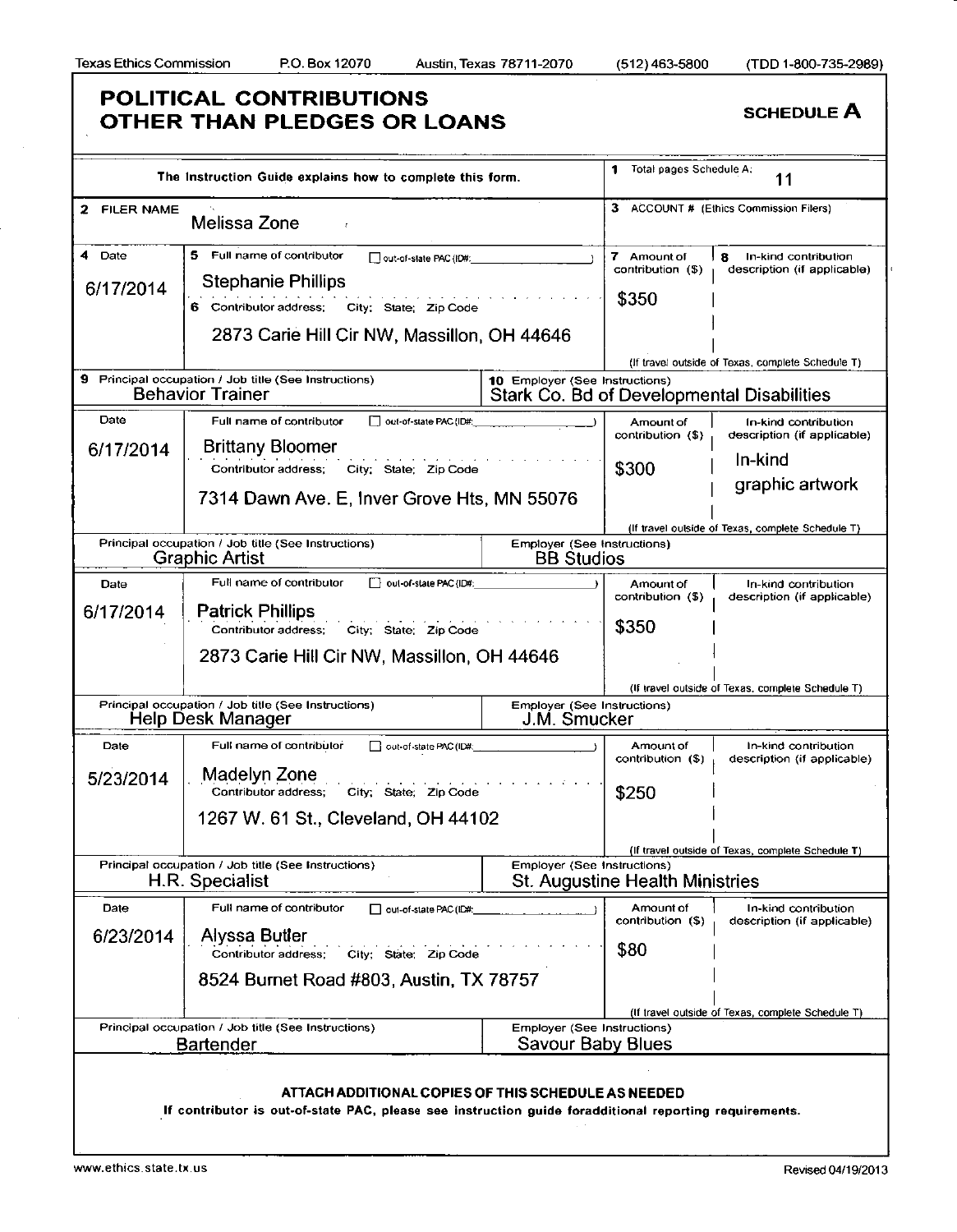|              | The Instruction Guide explains how to complete this form.                                                                                                     |                                | Total pages Schedule A:        | 11                                                  |
|--------------|---------------------------------------------------------------------------------------------------------------------------------------------------------------|--------------------------------|--------------------------------|-----------------------------------------------------|
| 2 FILER NAME | Melissa Zone                                                                                                                                                  |                                |                                | 3 ACCOUNT # (Ethics Commission Filers)              |
| 4 Date       | 5 Full name of contributor<br>out-of-state PAC (ID#:                                                                                                          |                                | 7 Amount of                    | 8<br>In-kind contribution                           |
| 6/26/2014    | Peggy Zone Fisher                                                                                                                                             |                                | contribution (\$)              | description (if applicable)                         |
|              | 6 Contributor address; City; State; Zip Code                                                                                                                  |                                | \$350                          |                                                     |
|              | 15925 Shaker Blvd, Shaker Hts, OH 44120                                                                                                                       |                                |                                |                                                     |
|              |                                                                                                                                                               |                                |                                |                                                     |
|              | 9 Principal occupation / Job title (See Instructions)                                                                                                         | 10 Employer (See Instructions) |                                | (If travel outside of Texas, complete Schedule T)   |
|              | <b>Executive Director</b>                                                                                                                                     | <b>Diversity Center</b>        |                                |                                                     |
| Date         | Full name of contributor<br>out-of-state PAC (ID#:                                                                                                            |                                | Amount of                      | In-kind contribution                                |
|              | Aspen Dunaway                                                                                                                                                 |                                | contribution (\$)              | description (if applicable)                         |
| 6/26/2014    | Contributor address; City; State; Zip Code                                                                                                                    |                                | \$100                          |                                                     |
|              | 1108 Lavaca St, P.O. Box 103, Austin, TX 78701                                                                                                                |                                |                                |                                                     |
|              |                                                                                                                                                               |                                |                                | (If travel outside of Texas, complete Schedule T)   |
|              | Principal occupation / Job title (See Instructions)<br>Attorney                                                                                               | Employer (See Instructions)    |                                |                                                     |
|              |                                                                                                                                                               | <b>Private Practice</b>        |                                |                                                     |
| Date         | Full name of contributor<br>out-of-state PAC (ID#:                                                                                                            |                                | Amount of<br>contribution (\$) | In-kind contribution<br>description (if applicable) |
| 6/26/2014    | <b>Ken Austin</b><br>Contributor address; City; State; Zip Code                                                                                               |                                | \$75                           |                                                     |
|              | 615 W. St. John's Ave, Austin, TX 78752                                                                                                                       |                                |                                |                                                     |
|              |                                                                                                                                                               |                                |                                | (If travel outside of Texas, complete Schedule T)   |
|              | Principal occupation / Job title (See Instructions).                                                                                                          | Employer (See Instructions)    |                                |                                                     |
|              | <u>Manager</u>                                                                                                                                                |                                | <b>Austin Mobile Consier</b>   |                                                     |
| Date         | Full name of contributor<br>out-of-state PAC (ID#:                                                                                                            |                                | Amount of<br>contribution (\$) | In-kind contribution<br>description (if applicable) |
| 6/26/2014    | Lee Fisher                                                                                                                                                    |                                |                                |                                                     |
|              | City; State; Zip Code<br>Contributor address;                                                                                                                 |                                | \$350                          |                                                     |
|              | 15925 Shaker Blvd, Shaker Hts, OH 44120                                                                                                                       |                                |                                |                                                     |
|              |                                                                                                                                                               |                                |                                | (If travel outside of Texas, complete Schedule T)   |
|              | Principal occupation / Job title (See Instructions)                                                                                                           | Employer (See Instructions)    |                                |                                                     |
|              | CEO                                                                                                                                                           | <b>CEO</b> for Cities          |                                |                                                     |
| Date         | Full name of contributor<br>out-of-state PAC (ID#:                                                                                                            |                                | Amount of<br>contribution (\$) | In-kind contribution<br>description (if applicable) |
| 6/27/2014    | Laney Baldwin                                                                                                                                                 |                                |                                |                                                     |
|              | Contributor address;<br>City: State: Zip Code                                                                                                                 |                                | \$50                           |                                                     |
|              | 7425 Country Brook CT, Dayton, OH 45414                                                                                                                       |                                |                                |                                                     |
|              |                                                                                                                                                               |                                |                                | (If travel outside of Texas, complete Schedule T)   |
|              | Principal occupation / Job title (See Instructions)<br>Independent Distributor                                                                                | Employer (See Instructions)    |                                |                                                     |
|              |                                                                                                                                                               | Advocare                       |                                |                                                     |
|              |                                                                                                                                                               |                                |                                |                                                     |
|              | ATTACH ADDITIONAL COPIES OF THIS SCHEDULE AS NEEDED<br>If contributor is out-of-state PAC, please see instruction guide foradditional reporting requirements. |                                |                                |                                                     |
|              |                                                                                                                                                               |                                |                                |                                                     |
|              |                                                                                                                                                               |                                |                                |                                                     |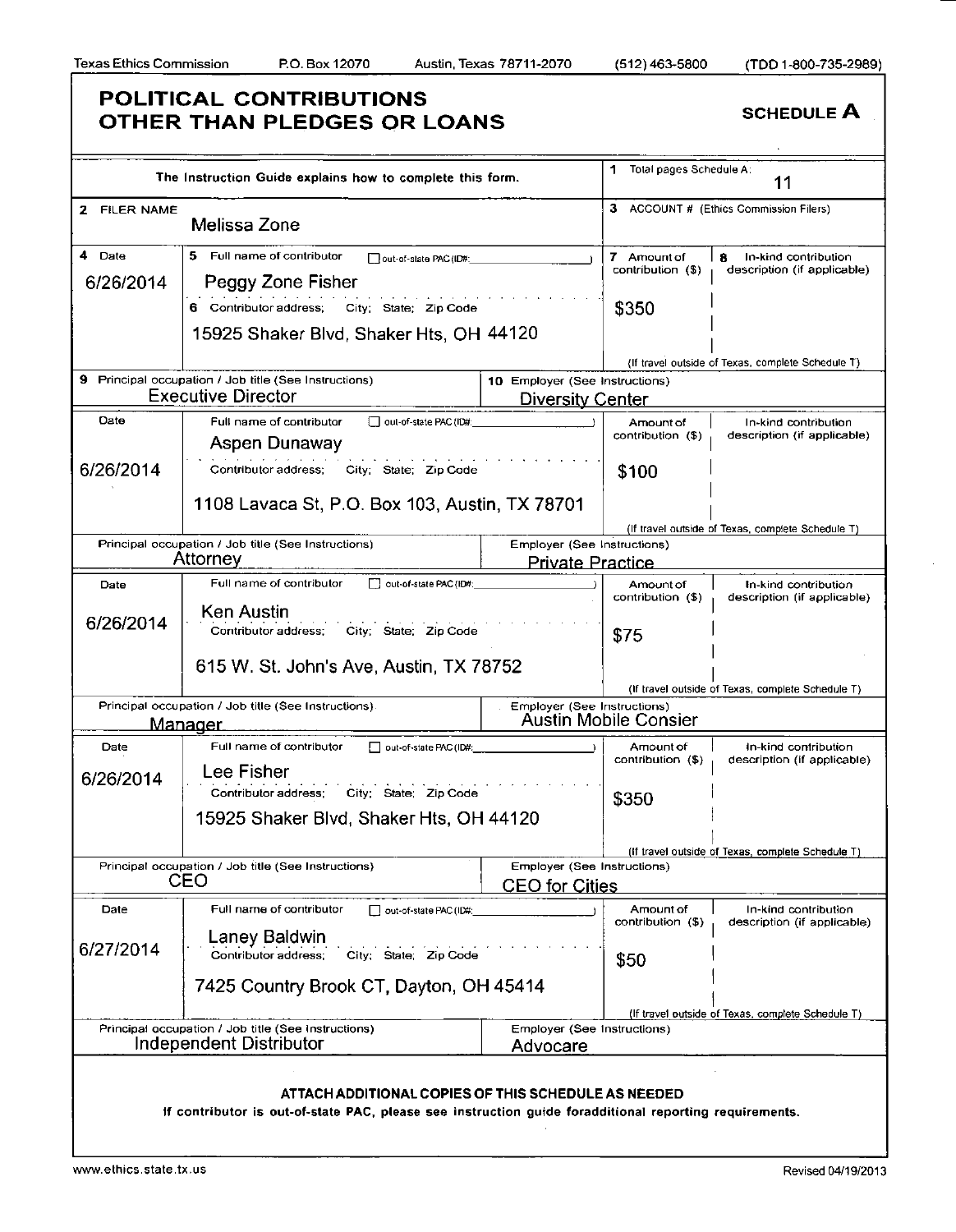|              | The Instruction Guide explains how to complete this form.                                              |                                                              | 1 Total pages Schedule A: | 11                                                |
|--------------|--------------------------------------------------------------------------------------------------------|--------------------------------------------------------------|---------------------------|---------------------------------------------------|
| 2 FILER NAME |                                                                                                        |                                                              |                           | 3 ACCOUNT # (Ethics Commission Filers)            |
|              | Melissa Zone                                                                                           |                                                              |                           |                                                   |
| 4 Date       | 5 Full name of contributor<br>out-of-state PAC (ID#.                                                   |                                                              | 7 Amount of               | 8<br>In-kind contribution                         |
| 6/27/2014    | Loretta Krzastek                                                                                       |                                                              | contribution (\$)         | description (if applicable)                       |
|              | 6 Contributor address;<br>City State; Zip Code                                                         |                                                              | \$25                      |                                                   |
|              | 1717 SE 14th ST, Cape Coral, FL 33990                                                                  |                                                              |                           |                                                   |
|              |                                                                                                        |                                                              |                           | (If travel outside of Texas, complete Schedule T) |
|              | 9 Principal occupation / Job title (See Instructions)                                                  | 10 Employer (See Instructions)                               |                           |                                                   |
|              | <b>Fire Protection Specialist</b>                                                                      | State of Florida                                             |                           |                                                   |
| Date         | out-of-state PAC (ID#:<br>Full name of contributor                                                     |                                                              | Amount of                 | In-kind contribution                              |
| 6/27/2014    | <b>Brandy McDonald</b>                                                                                 |                                                              | contribution (\$)         | description (if applicable)                       |
|              | Contributor address; City; State; Zip Code                                                             |                                                              | \$100                     |                                                   |
|              |                                                                                                        |                                                              |                           |                                                   |
|              | 5002 Daymon Ct, Hutto, TX 78634                                                                        |                                                              |                           |                                                   |
|              |                                                                                                        |                                                              |                           | (If travel outside of Texas, complete Schedule T) |
|              | Principal occupation / Job title (See Instructions)                                                    | Employer (See Instructions)<br>Primrose School of Cedar Park |                           |                                                   |
|              | Program Manager                                                                                        |                                                              |                           |                                                   |
| Date         | Full name of contributor<br>out-of-state PAC (ID#:                                                     |                                                              | Amount of                 | In-kind contribution                              |
|              | Jennifer Alexander                                                                                     |                                                              | contribution (\$)         | description (if applicable)                       |
| 6/27/2014    | Contributor address;<br>City State Zip Code                                                            |                                                              |                           |                                                   |
|              |                                                                                                        |                                                              | \$25                      |                                                   |
|              | 166 Hermine, San Antonio, TX 78212                                                                     |                                                              |                           |                                                   |
|              |                                                                                                        |                                                              |                           | (If travel outside of Texas, complete Schedule T) |
|              | Principal occupation / Job title (See Instructions)                                                    | Employer (See Instructions)                                  |                           |                                                   |
|              | Professor                                                                                              | University of Texas San Antonio                              |                           |                                                   |
| Date         | Full name of contributor<br>oul-of-state PAC (ID#:                                                     |                                                              | Amount of                 | In-kind contribution                              |
| 6/27/2014    | John Pescatrice                                                                                        |                                                              | contribution (\$)         | description (if applicable)                       |
|              | Contributor address;<br>City: State: Zip Code                                                          |                                                              | \$50                      |                                                   |
|              |                                                                                                        |                                                              |                           |                                                   |
|              | PO Box 553, Fort Myers, FL 33902                                                                       |                                                              |                           |                                                   |
|              |                                                                                                        |                                                              |                           | (If travel outside of Texas, complete Schedule T) |
|              | Principal occupation / Job title (See Instructions)                                                    | Employer (See Instructions)                                  |                           |                                                   |
|              | Inspector                                                                                              | State of Florida                                             |                           |                                                   |
| Date         | Full name of contributor<br>out-of-state PAC (ID#:                                                     |                                                              | Amount of                 | In-kind contribution                              |
|              | <b>Pete Peters</b>                                                                                     |                                                              | contribution (\$)         | description (if applicable)                       |
| 6/27/2014    | Contributor address;<br>City: State: Zip Code                                                          |                                                              | \$200                     |                                                   |
|              |                                                                                                        |                                                              |                           |                                                   |
|              | PO Box 5788, Austin, TX 78763                                                                          |                                                              |                           |                                                   |
|              |                                                                                                        |                                                              |                           | (If travel outside of Texas, complete Schedule T) |
|              | Principal occupation / Job title (See Instructions)                                                    | Employer (See Instructions).                                 |                           |                                                   |
|              | <b>Public Relations</b>                                                                                | CD&P                                                         |                           |                                                   |
|              |                                                                                                        |                                                              |                           |                                                   |
|              | ATTACH ADDITIONAL COPIES OF THIS SCHEDULE AS NEEDED                                                    |                                                              |                           |                                                   |
|              | If contributor is out-of-state PAC, please see instruction guide foradditional reporting requirements. |                                                              |                           |                                                   |
|              |                                                                                                        |                                                              |                           |                                                   |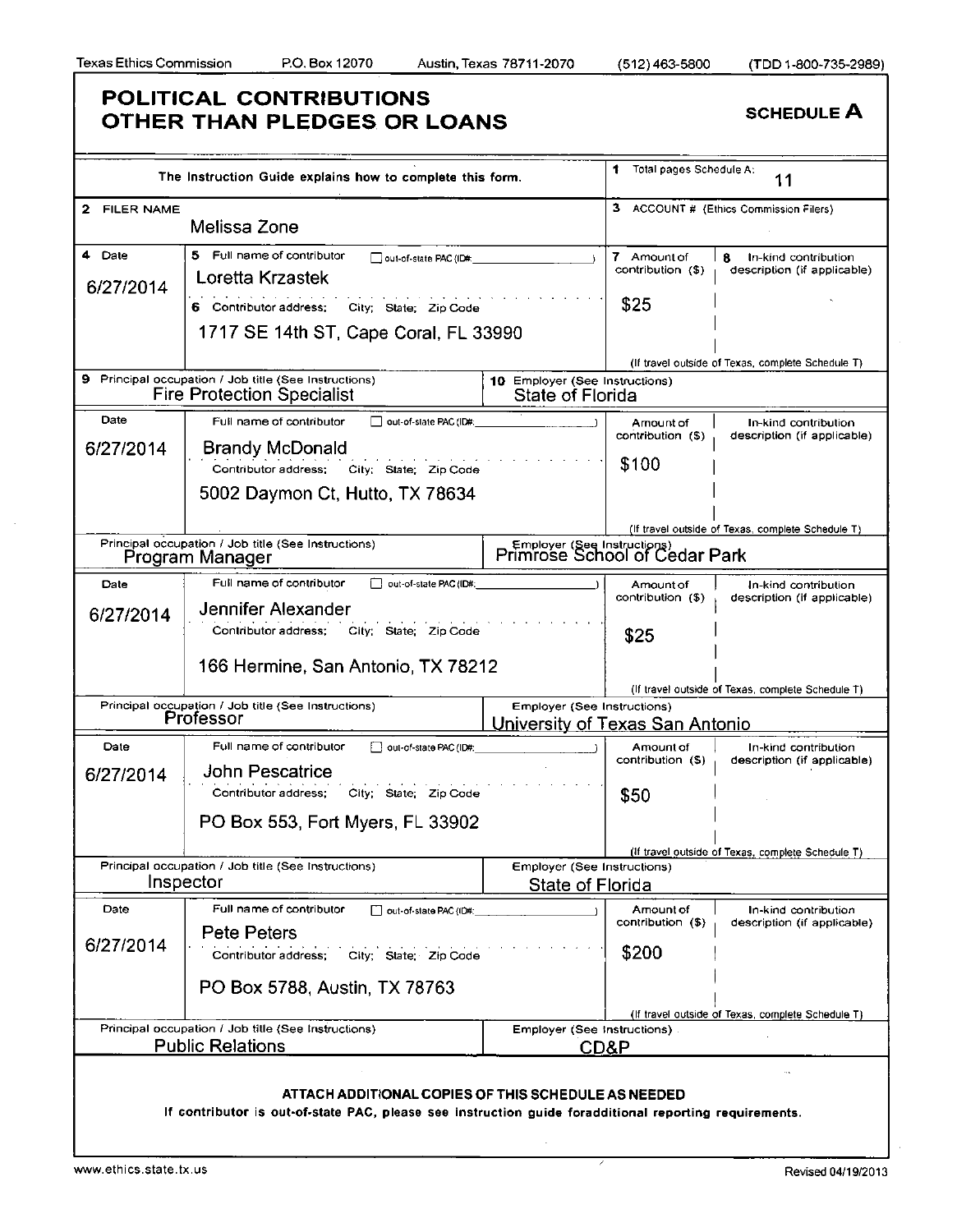|                         | The Instruction Guide explains how to complete this form.                                              |                                | 1 Total pages Schedule A:        | 11                                                        |
|-------------------------|--------------------------------------------------------------------------------------------------------|--------------------------------|----------------------------------|-----------------------------------------------------------|
| <b>FILER NAME</b><br>2. |                                                                                                        |                                |                                  | 3 ACCOUNT # (Ethics Commission Filers)                    |
|                         | Melissa Zone                                                                                           |                                |                                  |                                                           |
| 4 Date                  | 5 Full name of contributor<br>out-of-slate PAC (ID#; internal and internal and                         |                                | 7 Amount of<br>contribution (\$) | In-kind contribution<br>8.<br>description (if applicable) |
| 6/28/2014               | <b>Esther Tindall</b>                                                                                  |                                |                                  |                                                           |
|                         | 6 Contributor address;<br>City: State: Zip Code                                                        |                                | \$45                             |                                                           |
|                         | 807 N. Lamar Ave, Cameron, TX 76520                                                                    |                                |                                  |                                                           |
|                         | 9 Principal occupation / Job title (See Instructions)                                                  |                                |                                  | (If travet outside of Texas, complete Schedule T)         |
|                         | Homemaker                                                                                              | 10 Employer (See Instructions) |                                  |                                                           |
| Date                    | Full name of contributor<br>out-of-state PAC (ID#:                                                     |                                | Amount of<br>contribution (\$)   | In-kind contribution<br>description (if applicable)       |
| 6/28/2014               | Sandy Monroe                                                                                           |                                |                                  |                                                           |
|                         | Contributor address;<br>City State, Zip Code                                                           |                                | \$100                            |                                                           |
|                         | 1105 E. 14 1/2 Street, Cameron, TX 76520                                                               |                                |                                  |                                                           |
|                         |                                                                                                        |                                |                                  | (If travel outside of Texas, complete Schedule T)         |
|                         | Principal occupation / Job title (See Instructions)<br>Homemaker                                       | Employer (See Instructions)    |                                  |                                                           |
| Date                    | Full name of contributor<br>oul-of-state PAC (ID#:                                                     |                                | Amount of                        | In-kind contribution                                      |
|                         | Deborah Ratner                                                                                         |                                | contribution (\$)                | description (if applicable)                               |
| 6/29/2014               | Contributor address;<br>City: State: Zip Code                                                          |                                | \$250                            |                                                           |
|                         | 17300 Parkland Dr., Shaker Hts, OH 44120                                                               |                                |                                  |                                                           |
|                         |                                                                                                        |                                |                                  | (If travel outside of Texas, complete Schedule T)         |
|                         | Principal occupation / Job title (See Instructions)                                                    | Employer (See Instructions)    |                                  |                                                           |
|                         | Homemaker                                                                                              |                                |                                  |                                                           |
| Date                    | Full name of contributor<br>out-of-state PAC (ID#:                                                     |                                | Amount of<br>contribution (\$)   | In-kind contribution<br>description (if applicable)       |
| 6/29/2014               | Kelby Schulz<br>Contributor address;<br>City; State; Zip Code                                          |                                | \$25                             |                                                           |
|                         |                                                                                                        |                                |                                  |                                                           |
|                         | 8524 Burnet Road, Austin, TX 78757                                                                     |                                |                                  |                                                           |
|                         |                                                                                                        |                                |                                  | (If travel outside of Texas, complete Schedule T)         |
|                         | Principal occupation / Job title (See Instructions)                                                    | Employer (See Instructions)    |                                  |                                                           |
|                         | Account Manager                                                                                        | <b>Office Depot</b>            |                                  |                                                           |
| Date                    | Full name of contributor<br>out-of-state PAC (ID#:                                                     |                                | Amount of<br>contribution (\$)   | In-kind contribution<br>description (if applicable)       |
| 6/29/2014               | Joesph Reynolds<br>Contributor address:<br>City: State: Zip Code                                       |                                |                                  |                                                           |
|                         | 2611 West 49th St, Austin, TX 78731                                                                    |                                | \$350                            |                                                           |
|                         |                                                                                                        |                                |                                  |                                                           |
|                         | Principal occupation / Job title (See Instructions)                                                    | Employer (See Instructions)    |                                  | (If travel outside of Texas, complete Schedule T)         |
|                         | Retired                                                                                                |                                |                                  |                                                           |
|                         |                                                                                                        |                                |                                  |                                                           |
|                         | ATTACH ADDITIONAL COPIES OF THIS SCHEDULE AS NEEDED                                                    |                                |                                  |                                                           |
|                         | If contributor is out-of-state PAC, please see instruction guide foradditional reporting requirements. |                                |                                  |                                                           |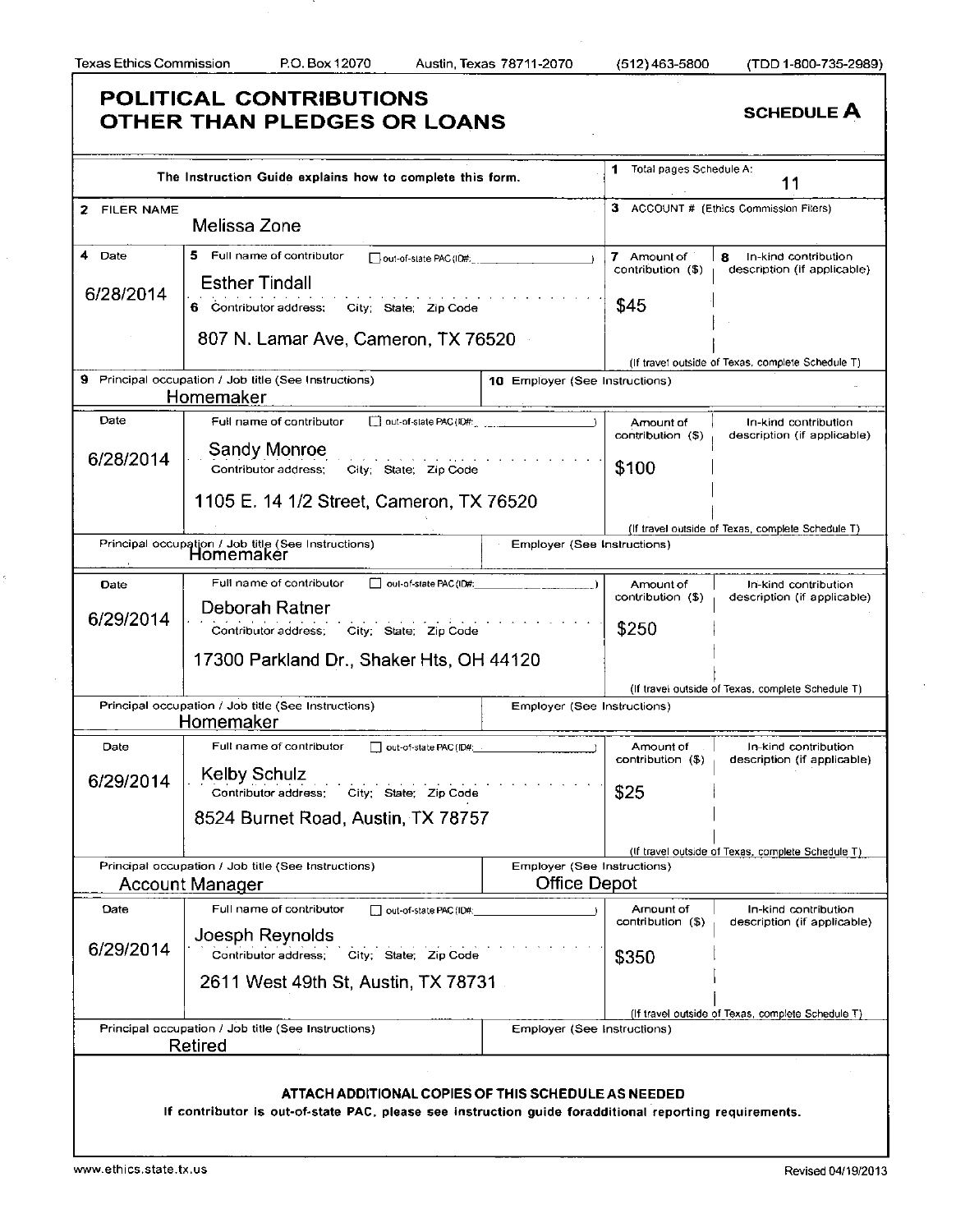|              | The Instruction Guide explains how to complete this form.                                              |                                | 1<br>Total pages Schedule A:   | 11                                                  |
|--------------|--------------------------------------------------------------------------------------------------------|--------------------------------|--------------------------------|-----------------------------------------------------|
| 2 FILER NAME | Melissa Zone                                                                                           |                                |                                | 3 ACCOUNT # (Ethics Commission Filers)              |
| 4.<br>Date   | 5.<br>Full name of contributor<br>out-of-slate PAC (ID#:                                               |                                | 7 Amount of                    | In-kind contribution<br>8                           |
| 6/29/2014    | <b>Angel Austin</b>                                                                                    |                                | contribution (\$)              | description (if applicable)                         |
|              | 6 Contributor address;<br>City: State: Zip Code                                                        |                                |                                |                                                     |
|              | 615 W. St John's Ave, Austin, TX 78731                                                                 |                                | \$75                           |                                                     |
|              |                                                                                                        |                                |                                |                                                     |
|              | 9 Principal occupation / Job title (See Instructions)                                                  | 10 Employer (See Instructions) |                                | (If travel outside of Texas, complete Schedule T)   |
|              | Sales Associate                                                                                        |                                | International Innovations      |                                                     |
| Date         | out-of-state PAC (ID#:<br>Full name of contributor                                                     |                                | Amount of                      | In-kind contribution                                |
| 6/29/2014    | <b>Rachel Somers</b>                                                                                   |                                | contribution (\$)              | description (if applicable)                         |
|              | Contributor address;<br>City, State; Zip Code                                                          |                                | \$100                          |                                                     |
|              | 11504 Shadow Creek Dr, Manor, TX 78653                                                                 |                                |                                |                                                     |
|              |                                                                                                        |                                |                                |                                                     |
|              | Principal occupation / Job title (See Instructions)                                                    | Employer (See Instructions)    |                                | (If travel outside of Texas, complete Schedule T)   |
|              | Human Resource Generalist                                                                              | <b>City of Round Rock</b>      |                                |                                                     |
| Date         | Full name of contributor<br>out-of-state PAC (ID#:                                                     |                                | Amount of                      | In-kind contribution                                |
| 6/29/2014    | Pam Glass                                                                                              |                                | contribution (\$)              | description (if applicable)                         |
|              | City: State: Zip Code<br>Contributor address;                                                          |                                | \$15                           |                                                     |
|              | 1701 Pheasant Roost, Austin, TX 78758                                                                  |                                |                                |                                                     |
|              |                                                                                                        |                                |                                | (If travel outside of Texas, complete Schedule T)   |
|              | Principal occupation / Job title (See Instructions)                                                    | Employer (See Instructions)    |                                |                                                     |
|              | Administrative Assistant                                                                               | <b>State of Texas</b>          |                                |                                                     |
| Date         | Full name of contributor<br>out-of-state PAC (ID#:                                                     |                                | Amount of<br>contribution (\$) | In-kind contribution<br>description (if applicable) |
| 6/29/2014    | Caroline Reynolds                                                                                      |                                |                                |                                                     |
|              | Contributor address;<br>City: State: Zip Code                                                          |                                | \$350                          |                                                     |
|              | 2611 West 49th ST, Austin, TX 78731                                                                    |                                |                                |                                                     |
|              |                                                                                                        |                                |                                | (If travel outside of Texas, complete Schedule T)   |
|              | Principal occupation / Job title (See Instructions)                                                    | Employer (See Instructions)    |                                |                                                     |
|              | Engineer                                                                                               | <b>CR Solutions</b>            |                                |                                                     |
| Date         | Full name of contributor<br>out-of-state PAC (ID#:                                                     |                                | Amount of<br>contribution (\$) | In-kind contribution<br>description (if applicable) |
|              | Chelsea Kotrla                                                                                         |                                |                                |                                                     |
| 6/30/2014    | Contributor address;<br>City: State Zip Code                                                           |                                | \$100                          |                                                     |
|              | 900 Taulbee LN. #109, Austin, TX 78757                                                                 |                                |                                |                                                     |
|              |                                                                                                        |                                |                                | (If travel outside of Texas, complete Schedule T)   |
|              | Principal occupation / Job title (See Instructions)                                                    | Employer (See Instructions)    |                                |                                                     |
| Realtor      |                                                                                                        | <b>Austin Referral Realty</b>  |                                |                                                     |
|              |                                                                                                        |                                |                                |                                                     |
|              | ATTACH ADDITIONAL COPIES OF THIS SCHEDULE AS NEEDED                                                    |                                |                                |                                                     |
|              | If contributor is out-of-state PAC, please see instruction guide foradditional reporting requirements. |                                |                                |                                                     |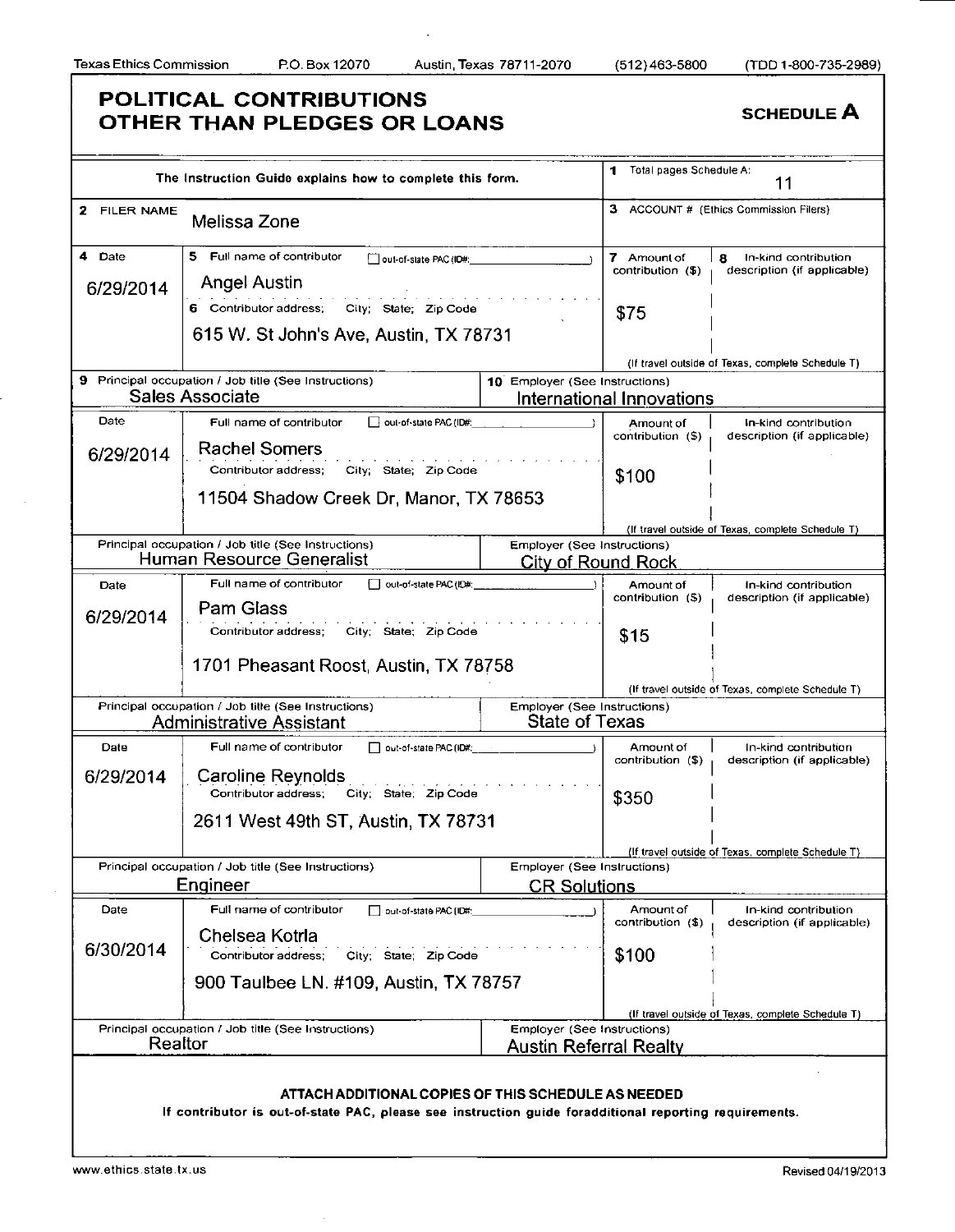|                     | The Instruction Guide explains how to complete this form.                                                                                                                  |                                                           | Total pages Schedule A:                  | 11                                                       |
|---------------------|----------------------------------------------------------------------------------------------------------------------------------------------------------------------------|-----------------------------------------------------------|------------------------------------------|----------------------------------------------------------|
| 2 FILER NAME        | Melissa Zone                                                                                                                                                               |                                                           |                                          | 3 ACCOUNT # (Ethics Commission Filers)                   |
| 4 Date<br>6/29/2014 | 5 Full name of contributor<br>□ out-of-state PAC (ID#:______<br><b>Bill Glass</b><br>6 Contributor address: City; State: Zip Code<br>1701 Pheasant Roost, Austin, TX 78758 |                                                           | 7 Amount of<br>contribution (\$)<br>\$15 | In-kind contribution<br>8<br>description (if applicable) |
|                     |                                                                                                                                                                            |                                                           |                                          |                                                          |
|                     | 9 Principal occupation / Job title (See Instructions)                                                                                                                      |                                                           |                                          | (If travel outside of Texas, complete Schedule T)        |
| <b>Sales</b>        |                                                                                                                                                                            | 10 Employer (See Instructions)<br>Self Employed           |                                          |                                                          |
| Date                | Full name of contributor<br>□ put-of-state PAC (ID#:                                                                                                                       |                                                           | Amount of                                | In-kind contribution                                     |
| 6/30/2014           | Patrizia lasiello                                                                                                                                                          |                                                           | contribution (\$)                        | description (if applicable)                              |
|                     | City; State; Zip Code<br>Contributor address:                                                                                                                              |                                                           | \$100                                    |                                                          |
|                     | 2195 West 101st ST, Cleveland, OH 44102                                                                                                                                    |                                                           |                                          |                                                          |
|                     |                                                                                                                                                                            |                                                           |                                          | (If travel outside of Texas, complete Schedule T).       |
|                     | Principal occupation / Job title (See Instructions)                                                                                                                        | <b>Employer (See Instructions)</b>                        |                                          |                                                          |
|                     | Operator                                                                                                                                                                   | <u>AT&amp;I</u>                                           |                                          |                                                          |
| Date                | Full name of contributor<br>out-of-state PAC (ID#:<br>Roy Tindall                                                                                                          |                                                           | Amount of<br>contribution (\$)           | In-kind contribution<br>description (if applicable)      |
| 6/30/2014           | Contributor address: City; State; Zip Code                                                                                                                                 |                                                           |                                          |                                                          |
|                     |                                                                                                                                                                            |                                                           | \$50                                     |                                                          |
|                     | 807 N. Lamar Ave, Cameron, TX 76520                                                                                                                                        |                                                           |                                          |                                                          |
|                     |                                                                                                                                                                            |                                                           |                                          | (If travel outside of Texas, complete Schedule T)        |
| Pressman            | Principal occupation / Job title (See Instructions)                                                                                                                        | Employer (See Instructions)<br><u> Main Printing Inc.</u> |                                          |                                                          |
|                     |                                                                                                                                                                            |                                                           |                                          |                                                          |
| Date                | Full name of contributor<br>out-of-state PAC (ID#:                                                                                                                         |                                                           | Amount of<br>contribution (\$)           | In-kind contribution<br>description (if applicable)      |
| 6/30/2014           | Craig Nazor<br>Contributor address; City; State; Zip Code                                                                                                                  |                                                           | \$50                                     |                                                          |
|                     | 11701 Barchetta Dr., Austin, TX 78758                                                                                                                                      |                                                           |                                          |                                                          |
|                     |                                                                                                                                                                            |                                                           |                                          | (If travel outside of Texas, complete Schedule T         |
|                     | Principal occupation / Job title (See Instructions)                                                                                                                        | <b>Employer (See Instructions)</b>                        |                                          |                                                          |
|                     | <b>Adjunct Professor</b>                                                                                                                                                   | <b>ACC</b>                                                |                                          |                                                          |
| Date                | Full name of contributor<br>out-of-state PAC (ID#:                                                                                                                         |                                                           | Amount of<br>contribution (\$)           | In-kind contribution<br>description (if applicable)      |
| 6/30/2014           | Kelley Britt<br>Contributor address:<br>City; State; Zip Code                                                                                                              |                                                           | \$25                                     |                                                          |
|                     | 2018 Center Street Apt 501, Cleveland, OH 44113                                                                                                                            |                                                           |                                          |                                                          |
|                     |                                                                                                                                                                            |                                                           |                                          |                                                          |
|                     | Principal occupation / Job title (See Instructions)                                                                                                                        | Employer (See Instructions)                               |                                          | (if travel outside of Texas, complete Schedule T)        |
|                     | <b>Senior Transportation Planner</b>                                                                                                                                       | <b>NOACA</b>                                              |                                          |                                                          |
|                     |                                                                                                                                                                            |                                                           |                                          |                                                          |
|                     | ATTACH ADDITIONAL COPIES OF THIS SCHEDULE AS NEEDED                                                                                                                        |                                                           |                                          |                                                          |
|                     | If contributor is out-of-state PAC, please see instruction guide foradditional reporting requirements.                                                                     |                                                           |                                          |                                                          |
|                     |                                                                                                                                                                            |                                                           |                                          |                                                          |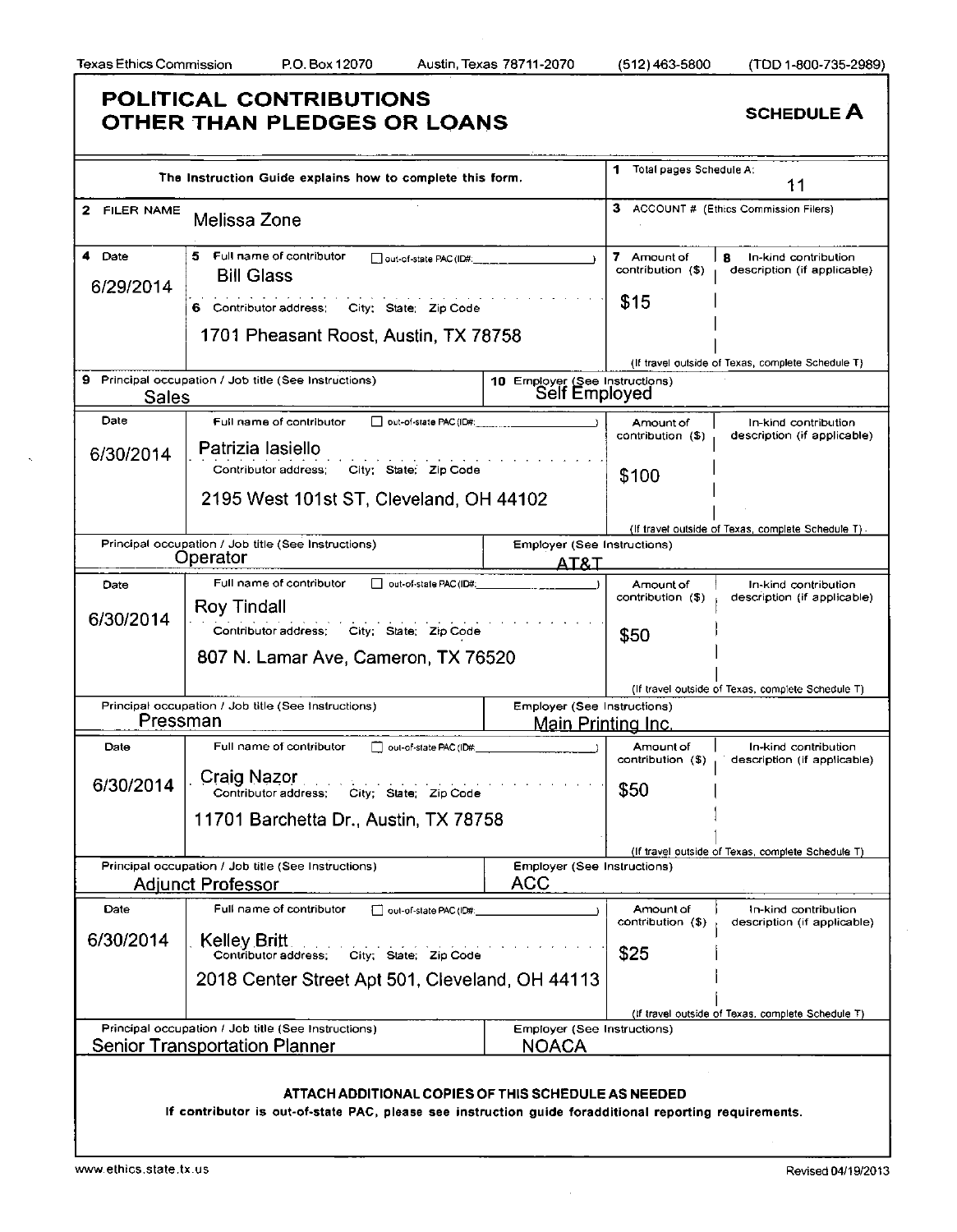| The Instruction Guide explains how to complete this form.        |                                                                                                        |                                    | Total pages Schedule A:<br>11                                   |                                                          |  |
|------------------------------------------------------------------|--------------------------------------------------------------------------------------------------------|------------------------------------|-----------------------------------------------------------------|----------------------------------------------------------|--|
| 2 FILER NAME                                                     | Melissa Zone                                                                                           |                                    |                                                                 | 3 ACCOUNT # (Ethics Commission Filers)                   |  |
| Date<br>4                                                        | 5.<br>Full name of contributor<br>out-of-state PAC (ID#:<br>Jonathan Kotrla                            |                                    | 7 Amount of<br>contribution (\$)                                | In-kind contribution<br>8<br>description (if applicable) |  |
| 6/30/2014                                                        | 6 Contributor address:<br>City: State: Zip Code                                                        |                                    | \$100                                                           |                                                          |  |
|                                                                  | 900 Taulbee LN, Austin, TX 78757                                                                       |                                    |                                                                 | (If travel outside of Texas, complete Schedule T)        |  |
| 9 Principal occupation / Job title (See Instructions)<br>Realtor |                                                                                                        |                                    | 10 Employer (See Instructions)<br><b>Austin Referral Realty</b> |                                                          |  |
| Date                                                             | out-of-state PAC (ID#:<br>Full name of contributor                                                     |                                    | Amount of<br>contribution (\$)                                  | In-kind contribution<br>description (if applicable)      |  |
|                                                                  | Contributor address;<br>City; State; Zip Code                                                          |                                    |                                                                 |                                                          |  |
|                                                                  |                                                                                                        |                                    |                                                                 | (If travel outside of Texas, complete Schedule T)        |  |
|                                                                  | Principal occupation / Job title (See Instructions)                                                    | <b>Employer (See Instructions)</b> |                                                                 |                                                          |  |
| Date                                                             | Full name of contributor<br>Out-of-state PAC (ID#:                                                     |                                    | Amount of<br>contribution (\$)                                  | In-kind contribution<br>description (if applicable)      |  |
|                                                                  | Contributor address;<br>City; State; Zip Code                                                          |                                    |                                                                 |                                                          |  |
|                                                                  |                                                                                                        |                                    |                                                                 |                                                          |  |
|                                                                  | Principal occupation / Job title (See Instructions)                                                    | <b>Employer (See Instructions)</b> |                                                                 | (If travel outside of Texas, complete Schedule T)        |  |
|                                                                  |                                                                                                        |                                    |                                                                 |                                                          |  |
| Date                                                             | Full name of contributor<br>out-of-state PAC (ID#:                                                     |                                    | Amount of<br>contribution (\$)                                  | In-kind contribution<br>description (if applicable)      |  |
|                                                                  | City: State; Zip Code<br>Contributor address;                                                          |                                    |                                                                 |                                                          |  |
|                                                                  |                                                                                                        |                                    |                                                                 | (If travel outside of Texas, complete Schedule T)        |  |
| Principal occupation / Job title (See Instructions)              |                                                                                                        | <b>Employer (See Instructions)</b> |                                                                 |                                                          |  |
| Date                                                             | Full name of contributor<br>out-of-state PAC (ID#:                                                     |                                    | Amount of<br>contribution (\$)                                  | In-kind contribution<br>description (if applicable)      |  |
|                                                                  | City: State: Zip Code<br>Contributor address:                                                          |                                    |                                                                 |                                                          |  |
|                                                                  |                                                                                                        |                                    |                                                                 | (If travel outside of Texas, complete Schedule T)        |  |
| Principal occupation / Job title (See Instructions)              |                                                                                                        | Employer (See Instructions)        |                                                                 |                                                          |  |
|                                                                  |                                                                                                        |                                    |                                                                 |                                                          |  |
|                                                                  | ATTACH ADDITIONAL COPIES OF THIS SCHEDULE AS NEEDED                                                    |                                    |                                                                 |                                                          |  |
|                                                                  | If contributor is out-of-state PAC, please see instruction guide foradditional reporting requirements. |                                    |                                                                 |                                                          |  |
|                                                                  |                                                                                                        |                                    |                                                                 |                                                          |  |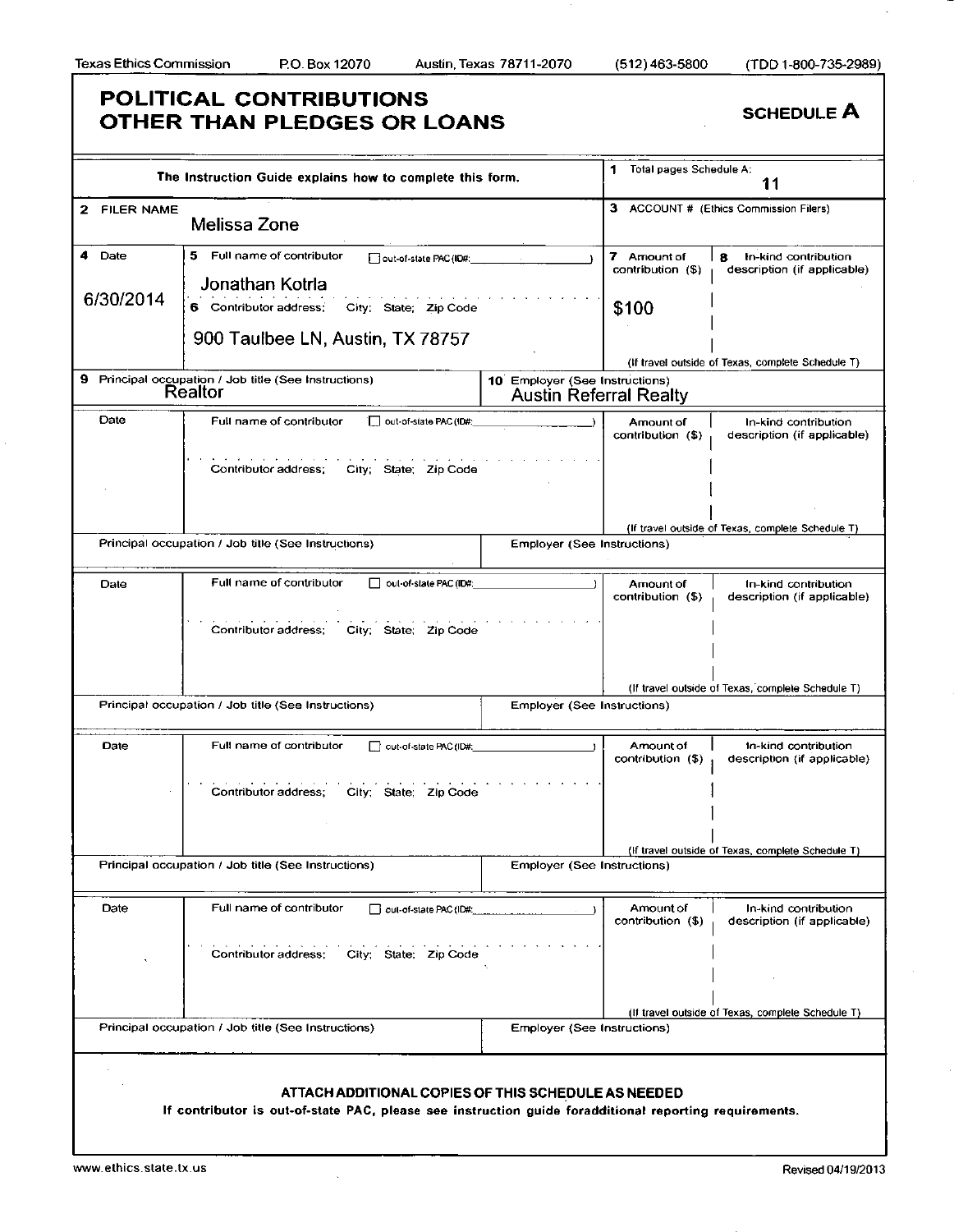### **LOANS** SCHEDULE **E** 1 Total pages Schedule E: **The Instruction Guide explains how to complete this form.**  1 2 FILER NAME 3 ACCOUNT # (Ethics Commission Filers) **Melissa Zone**  4 TOTA L O F UNITEMIZE D LOANS : o o o o o ^ \$ 5 Date of loan 7 Name of lender D out-of-state PAC (ID#: 9 Loan Amount (\$) **6/16/14 Melissa Zone \$550.00**  10 Interest rate 6 Is lender 8 Lender address; City; State; Zip Code a financial **N/A**  Institution? **7513 Saint Cecelia St., Austin, TX 78757**  11 Maturity date Y N **N/A**  13 Employer (See Instructions) 12 Principal occupation / Job title (See Instructions) **Senior Planner Travis County**  14 Description of Collateral 15 Check if personal funds were deposited into political account CX none ΓX 19 Amount Guaranteed (\$) 16 GUARANTOR 17 Name of guarantor INFORMATION 18 Guarantor address; City; State; Zip Code  $\Box$  not applicable 20 Principal Occupation (See Instructions) 21 Employer (See Instructions) Loan Amount (\$) Date of loan Name of lender  $\Box$  out-of-state PAC (ID#: Interest rate Lender address; City; State; Zip Code Is lender a financial Institution? Maturity date Y N Principal occupation / Job title (See Instructions) [2015] Employer (See Instructions) Description of Collateral Check if personal funds were deposited into political account  $\Box$  none  $\Box$ GUARANTOR Name of guarantor Amount Guaranteed (\$) INFORMATION Guarantor address; City; State; Zip Code  $\Box$  not applicable Principal Occupation (See Instructions) Employer (See Instructions) **ATTAC H ADDITIONAL COPIE S O F THIS SCHEDUL E A S NEEDE D If lender is out-of-state PAC, please see instruction guide for additional reporting requirements.**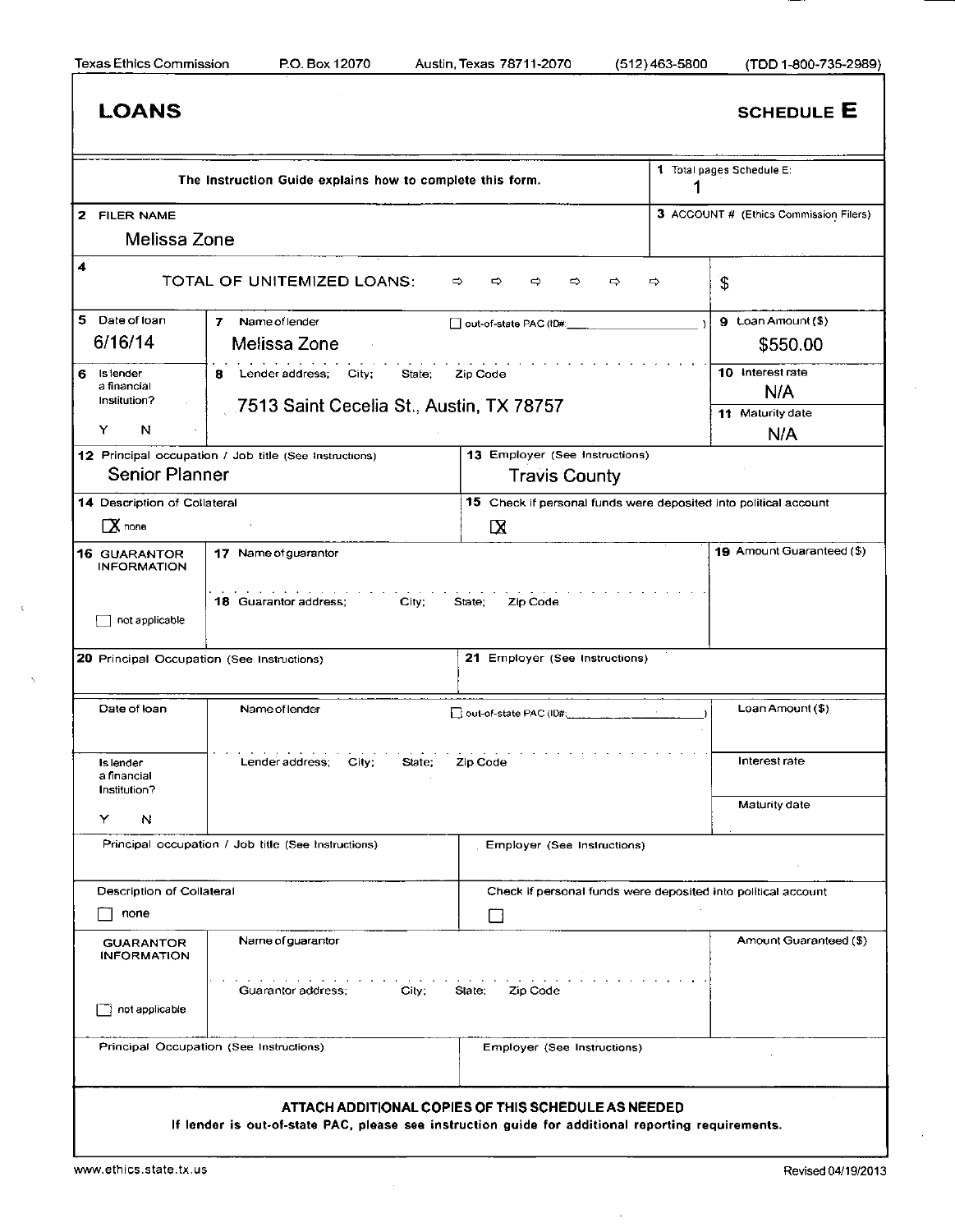Texas Ethics Commission P.O. Box 12070 Austin, Texas 78711 -2070 (512) 463-5800 (TDD 1 -800-735-2989)

|                                                                                                               | <b>POLITICAL EXPENDITURES</b>                                                                                                                                                                                                                                                                                                                                                                                        |                                | <b>SCHEDULE F</b>                                                                                                                                                                                                   |  |  |
|---------------------------------------------------------------------------------------------------------------|----------------------------------------------------------------------------------------------------------------------------------------------------------------------------------------------------------------------------------------------------------------------------------------------------------------------------------------------------------------------------------------------------------------------|--------------------------------|---------------------------------------------------------------------------------------------------------------------------------------------------------------------------------------------------------------------|--|--|
|                                                                                                               |                                                                                                                                                                                                                                                                                                                                                                                                                      |                                |                                                                                                                                                                                                                     |  |  |
| <b>Advertising Expense</b><br>Accounting/Banking<br><b>Consulting Expense</b><br><b>Event Expense</b><br>Fees | <b>EXPENDITURE CATEGORIES FOR BOX 8(a)</b><br>Gift/Awards/Memorials Expense<br>Salaries/Wages/Contract Labor<br><b>Legal Services</b><br>Solicitation/Fundraising Expense<br>Food/Beverage Expense<br><b>Travel In District</b><br>Polling Expense<br><b>Travel Out Of District</b><br><b>Printing Expense</b><br><b>Office Overhead/Rental Expense</b><br>The Instruction Guide explains how to complete this form. |                                | Loan Repayment/Reimbursement<br><b>Transportation Equipment &amp; Related Expense</b><br>Contributions/Donations Made By<br>Candidate/Officeholder/Political Committee<br>OTHER (enter a category not listed above) |  |  |
| 1 Total pages Schedule F:                                                                                     | 2 FILER NAME                                                                                                                                                                                                                                                                                                                                                                                                         |                                | 3 ACCOUNT # (Ethics Commission Filers)                                                                                                                                                                              |  |  |
| 2                                                                                                             | Melissa Zone                                                                                                                                                                                                                                                                                                                                                                                                         |                                |                                                                                                                                                                                                                     |  |  |
| 4 Date<br>6/9/14                                                                                              | 5 Payee name<br><b>HEB</b>                                                                                                                                                                                                                                                                                                                                                                                           |                                |                                                                                                                                                                                                                     |  |  |
| $6$ Amount $(9)$                                                                                              | 7 Payee address;<br>City; State; Zip Code                                                                                                                                                                                                                                                                                                                                                                            |                                |                                                                                                                                                                                                                     |  |  |
| \$55.58                                                                                                       | 5808 Burnet Rd, Austin, TX 78756                                                                                                                                                                                                                                                                                                                                                                                     |                                |                                                                                                                                                                                                                     |  |  |
| <b>PURPOSE</b><br>8                                                                                           | (a) Category (See categories listed at the top of this schedule)                                                                                                                                                                                                                                                                                                                                                     |                                | (b) Description (If travel outside of Texas, complete Schedule T)                                                                                                                                                   |  |  |
| OF<br><b>EXPENDITURE</b>                                                                                      | Food/Beverage Expense                                                                                                                                                                                                                                                                                                                                                                                                | <b>Food for Kickoff Event</b>  |                                                                                                                                                                                                                     |  |  |
| 9 Complete ONLY if direct<br>expenditure to benefit C/OH                                                      | Candidate / Officeholder name                                                                                                                                                                                                                                                                                                                                                                                        | Office sought                  | Office held                                                                                                                                                                                                         |  |  |
| Date<br>6/10/14                                                                                               | Payee name<br><b>Worley Printing</b>                                                                                                                                                                                                                                                                                                                                                                                 |                                |                                                                                                                                                                                                                     |  |  |
| Amount (\$)                                                                                                   | Payee address;<br>City; State; Zip Code                                                                                                                                                                                                                                                                                                                                                                              |                                |                                                                                                                                                                                                                     |  |  |
| \$83.35                                                                                                       | 3217 N IH-35, Austin, TX 78722                                                                                                                                                                                                                                                                                                                                                                                       |                                |                                                                                                                                                                                                                     |  |  |
| <b>PURPOSE</b><br>ОF<br><b>EXPENDITURE</b>                                                                    | Category (See categories listed at the top of this schedule)<br><b>Printing Expense</b>                                                                                                                                                                                                                                                                                                                              |                                | Description (If travel outside of Texas, complete Schedule T)<br><b>Stickers and Push Cards</b>                                                                                                                     |  |  |
| Complete ONLY if direct<br>expenditure to benefit C/OH                                                        | Candidate / Officeholder name                                                                                                                                                                                                                                                                                                                                                                                        | Office sought                  | Office held                                                                                                                                                                                                         |  |  |
| Date<br>6/12/14                                                                                               | Payee name<br><b>PAYPAL</b>                                                                                                                                                                                                                                                                                                                                                                                          |                                |                                                                                                                                                                                                                     |  |  |
| Arnount (\$)<br>\$37.34                                                                                       | Payee address:<br>City; State; Zip Code<br>2211 North First Street                                                                                                                                                                                                                                                                                                                                                   | San Jose, CA 95131             |                                                                                                                                                                                                                     |  |  |
|                                                                                                               |                                                                                                                                                                                                                                                                                                                                                                                                                      |                                |                                                                                                                                                                                                                     |  |  |
| <b>PURPOSE</b><br>OF<br><b>EXPENDITURE</b>                                                                    | Description (If travel outside of Texas, complete Schedule T)<br>Category (See categories listed at the top of this schedule)<br>Facebook Ads<br>Fees                                                                                                                                                                                                                                                                |                                |                                                                                                                                                                                                                     |  |  |
| Complete ONLY if direct<br>expenditure to benefit C/OH                                                        | Candidate / Officeholder name                                                                                                                                                                                                                                                                                                                                                                                        | Office sought                  | Office held                                                                                                                                                                                                         |  |  |
| Date<br>6/16/14                                                                                               | Payee name<br><b>Worley Printing</b>                                                                                                                                                                                                                                                                                                                                                                                 |                                |                                                                                                                                                                                                                     |  |  |
| Amount (\$)                                                                                                   | Payee address;<br>City; State; Zip Code                                                                                                                                                                                                                                                                                                                                                                              |                                |                                                                                                                                                                                                                     |  |  |
| \$1,158.96                                                                                                    | 3217 N IH-35, Austin, TX 78722                                                                                                                                                                                                                                                                                                                                                                                       |                                |                                                                                                                                                                                                                     |  |  |
| <b>PURPOSE</b>                                                                                                | Category (See categories listed at the top of this schedule)<br>Description (If travel outside of Texas, complete Schedule T)                                                                                                                                                                                                                                                                                        |                                |                                                                                                                                                                                                                     |  |  |
| OF<br><b>EXPENDITURE</b>                                                                                      | <b>Printing Expense</b>                                                                                                                                                                                                                                                                                                                                                                                              | <b>Stickers and Push Cards</b> |                                                                                                                                                                                                                     |  |  |
| Complete ONLY if direct<br>expenditure to benefit C/OH                                                        | Candidate / Officeholder name                                                                                                                                                                                                                                                                                                                                                                                        | Office sought                  | Office held                                                                                                                                                                                                         |  |  |
|                                                                                                               | ATTACH ADDITIONAL COPIES OF THIS SCHEDULE AS NEEDED                                                                                                                                                                                                                                                                                                                                                                  |                                |                                                                                                                                                                                                                     |  |  |

www.ethics.state.tx.us Revised 04/19/2013

 $\cdot$ 

l.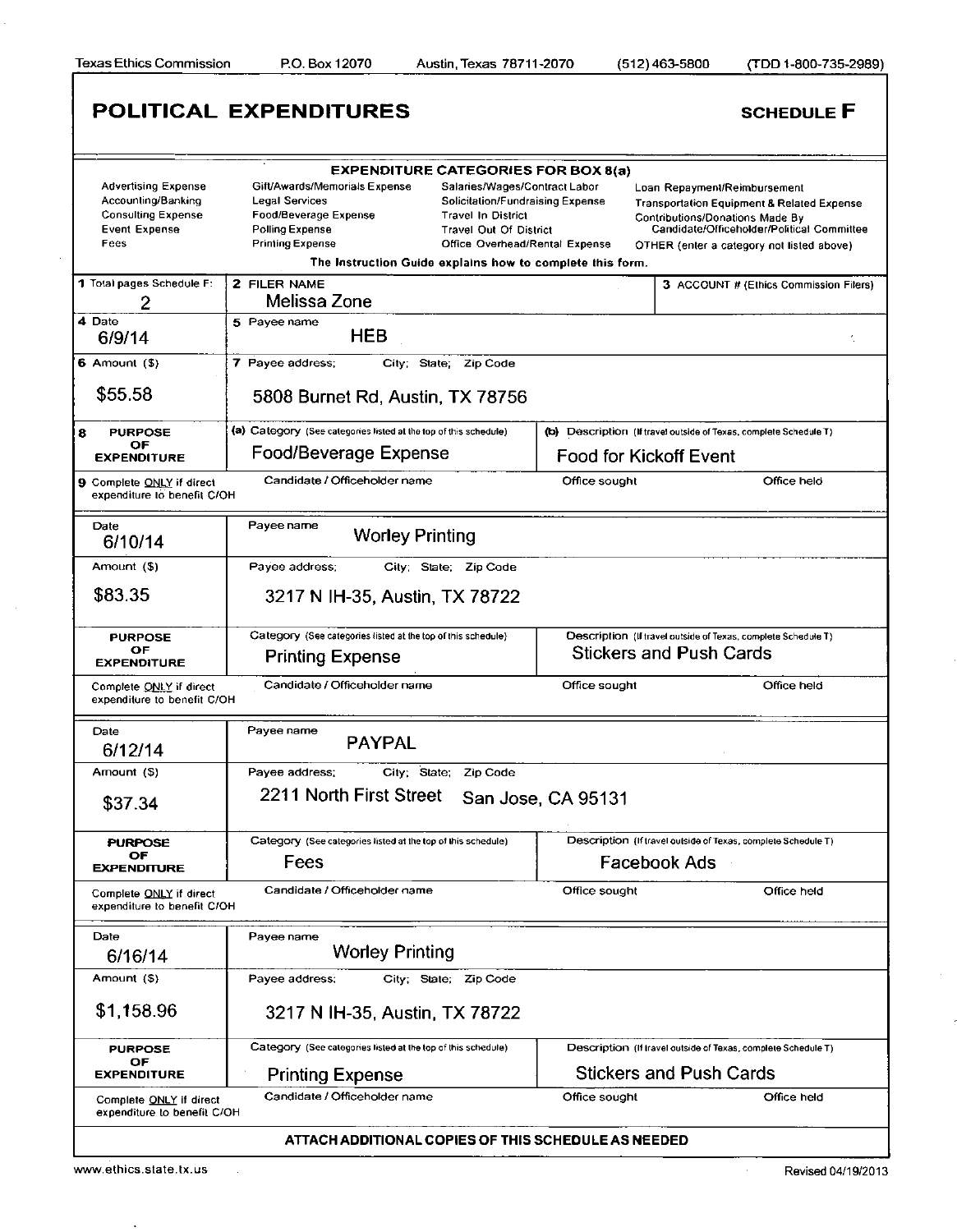**Texas Ethics Commission P.O. Box 12070 Austin, Texas 78711-2070 (512)463-5800 (TDD 1-800-735-2989)** 

|                                                                                                        | <b>POLITICAL EXPENDITURES</b>                                                                                                                                                                                                                                                                                                                            |                | <b>SCHEDULE F</b>                                                                                                                                                                                                   |
|--------------------------------------------------------------------------------------------------------|----------------------------------------------------------------------------------------------------------------------------------------------------------------------------------------------------------------------------------------------------------------------------------------------------------------------------------------------------------|----------------|---------------------------------------------------------------------------------------------------------------------------------------------------------------------------------------------------------------------|
|                                                                                                        | <b>EXPENDITURE CATEGORIES FOR BOX 8(a)</b>                                                                                                                                                                                                                                                                                                               |                |                                                                                                                                                                                                                     |
| <b>Advertising Expense</b><br>Accounting/Banking<br><b>Consulting Expense</b><br>Event Expense<br>Fees | Gift/Awards/Memorials Expense<br>Salaries/Wages/Contract Labor<br>Legal Services<br>Solicitation/Fundraising Expense<br>Food/Beverage Expense<br><b>Travel In District</b><br>Polling Expense<br><b>Travel Out Of District</b><br><b>Printing Expense</b><br>Office Overhead/Rental Expense<br>The Instruction Guide explains how to complete this form. |                | Loan Repayment/Reimbursement<br><b>Transportation Equipment &amp; Related Expense</b><br>Contributions/Donations Made By<br>Candidate/Officeholder/Political Committee<br>OTHER (enter a category not listed above) |
| 1 Total pages Schedule F:                                                                              | 2 FILER NAME                                                                                                                                                                                                                                                                                                                                             |                |                                                                                                                                                                                                                     |
| 2                                                                                                      | Melissa Zone                                                                                                                                                                                                                                                                                                                                             |                | 3 ACCOUNT # (Ethics Commission Filers)                                                                                                                                                                              |
| 4 Date<br>6/20/14                                                                                      | 5 Payee name<br><b>Rindy Miller Media</b>                                                                                                                                                                                                                                                                                                                |                |                                                                                                                                                                                                                     |
| $6$ Amount $(5)$                                                                                       | 7 Payee address;<br>City; State; Zip Code                                                                                                                                                                                                                                                                                                                |                |                                                                                                                                                                                                                     |
| \$200                                                                                                  | 2401 E 6th St, #1007, Austin, TX 78702                                                                                                                                                                                                                                                                                                                   |                |                                                                                                                                                                                                                     |
| 8<br><b>PURPOSE</b>                                                                                    | (a) Category (See categories listed at the top of this schedule)                                                                                                                                                                                                                                                                                         |                | (b) Description (If travel outside of Texas, complete Schedule T)                                                                                                                                                   |
| OF<br><b>EXPENDITURE</b>                                                                               | <b>Consulting Expense</b>                                                                                                                                                                                                                                                                                                                                | Media services |                                                                                                                                                                                                                     |
| 9 Complete ONLY if direct<br>expenditure to benefit C/OH                                               | Candidate / Officeholder name                                                                                                                                                                                                                                                                                                                            | Office sought  | Office held                                                                                                                                                                                                         |
| Date<br>6/26/14                                                                                        | Payee name<br>Wells Fargo                                                                                                                                                                                                                                                                                                                                |                |                                                                                                                                                                                                                     |
| Amount (\$)                                                                                            | Payee address;<br>City; State; Zip Code                                                                                                                                                                                                                                                                                                                  |                |                                                                                                                                                                                                                     |
| \$12                                                                                                   | 400 W 15th St, Austin, TX 78701                                                                                                                                                                                                                                                                                                                          |                |                                                                                                                                                                                                                     |
| <b>PURPOSE</b>                                                                                         | Category (See categories listed at the top of this schedule)                                                                                                                                                                                                                                                                                             |                | Description (If travel outside of Texas, complete Schedule T)                                                                                                                                                       |
| OF<br><b>EXPENDITURE</b>                                                                               | Fees                                                                                                                                                                                                                                                                                                                                                     | Checking fees  |                                                                                                                                                                                                                     |
| Complete ONLY if direct<br>expenditure to benefit C/OH                                                 | Candidate / Officeholder name                                                                                                                                                                                                                                                                                                                            | Office sought  | Office held                                                                                                                                                                                                         |
| Date                                                                                                   | Payee name                                                                                                                                                                                                                                                                                                                                               |                |                                                                                                                                                                                                                     |
| Amount (\$)                                                                                            | Payee address;<br>City; State;<br>Zip Code                                                                                                                                                                                                                                                                                                               |                |                                                                                                                                                                                                                     |
| <b>PURPOSE</b><br>OF.<br><b>EXPENDITURE</b>                                                            | Category (See categories listed at the top of this schedule)                                                                                                                                                                                                                                                                                             |                | Description (If travel outside of Texas, complete Schedule T)                                                                                                                                                       |
| Complete ONLY if direct<br>expenditure to benefit C/OH                                                 | Candidate / Officeholder name                                                                                                                                                                                                                                                                                                                            | Office sought  | Office held                                                                                                                                                                                                         |
| Date                                                                                                   | Payee name                                                                                                                                                                                                                                                                                                                                               |                |                                                                                                                                                                                                                     |
| Amount (\$)                                                                                            | Payee address:<br>City; State; Zip Code                                                                                                                                                                                                                                                                                                                  |                |                                                                                                                                                                                                                     |
| <b>PURPOSE</b><br>OF<br><b>EXPENDITURE</b>                                                             | Category (See categories listed at the top of this schedule)                                                                                                                                                                                                                                                                                             |                | Description (If travel outside of Texas, complete Schedule T)                                                                                                                                                       |
| Complete ONLY if direct<br>expenditure to benefit C/OH                                                 | Candidate / Officeholder name                                                                                                                                                                                                                                                                                                                            | Office sought  | Office held                                                                                                                                                                                                         |
|                                                                                                        | ATTACH ADDITIONAL COPIES OF THIS SCHEDULE AS NEEDED                                                                                                                                                                                                                                                                                                      |                |                                                                                                                                                                                                                     |